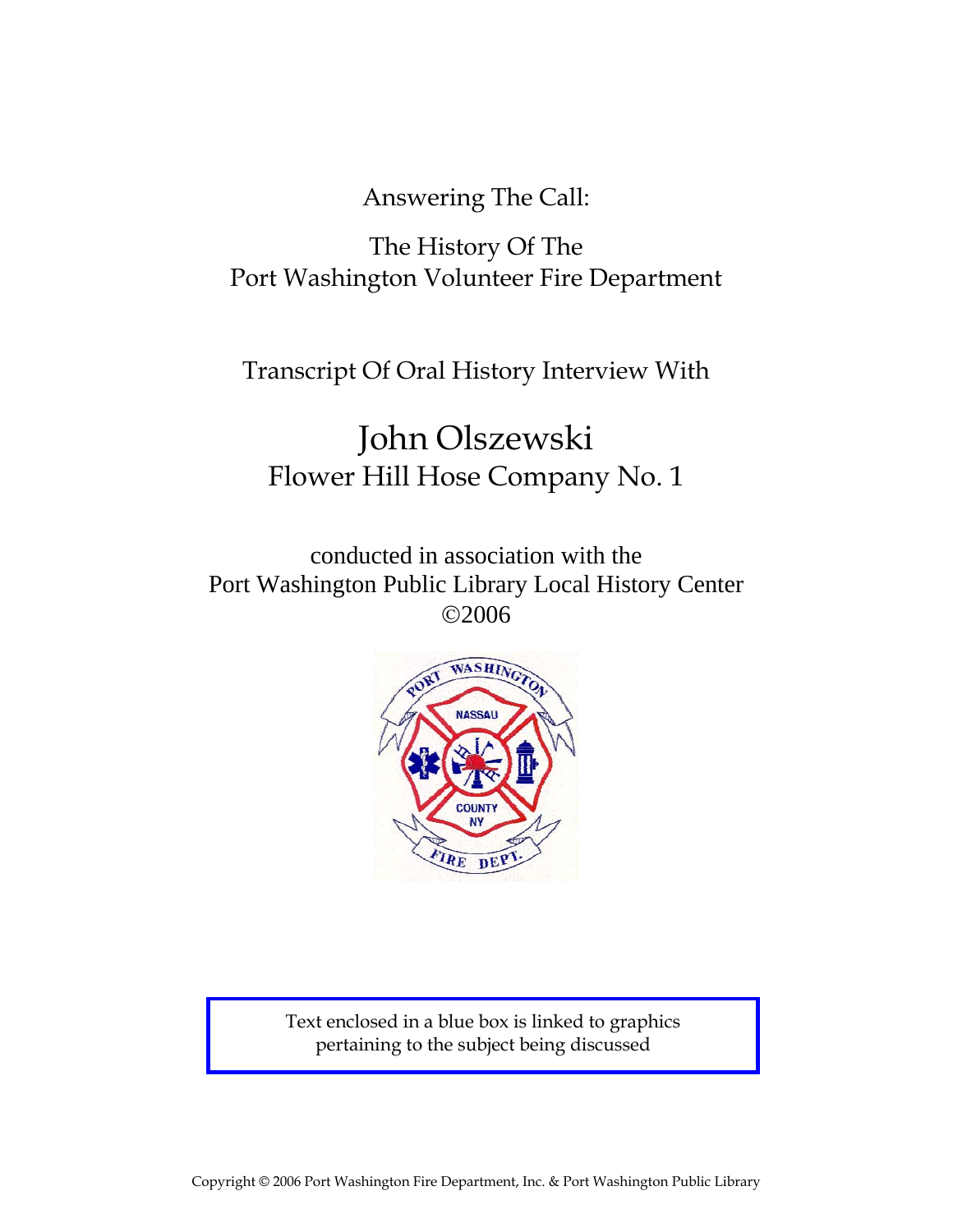Interview with John Olszewski by Christina Southard pk January 6, 2005

Q: ... on January 6th at the Port Washington Public Library. So, John, how old were you when you joined the Department?

John Olszewski: I was about twenty-three, twenty-four.

- Q: Why did you join?
- JO: I had a lot of friends that were part of the Fire Department.
- Q: Like who?
- JO: Oh, Don Kurz, Tom Murray, Charlie Lang, my brother at the time was a member. His name's Ignas. Tom Mazur, Jay Caputo. There were so many. So many people that I knew from high school, and they just were being--living in Port Washington and they were all part of the Fire Department and, at the time, evidently having a wonderful time.
- Q: And they were all members of Flower Hill.
- JO: They were, yes. Yes, I was friendly with--friendlier with more people, I guess, that were members of Flower Hill. I know--by now, I know a lot of people with the other companies. But, yeah, most of my personal friends were members of Flower Hill.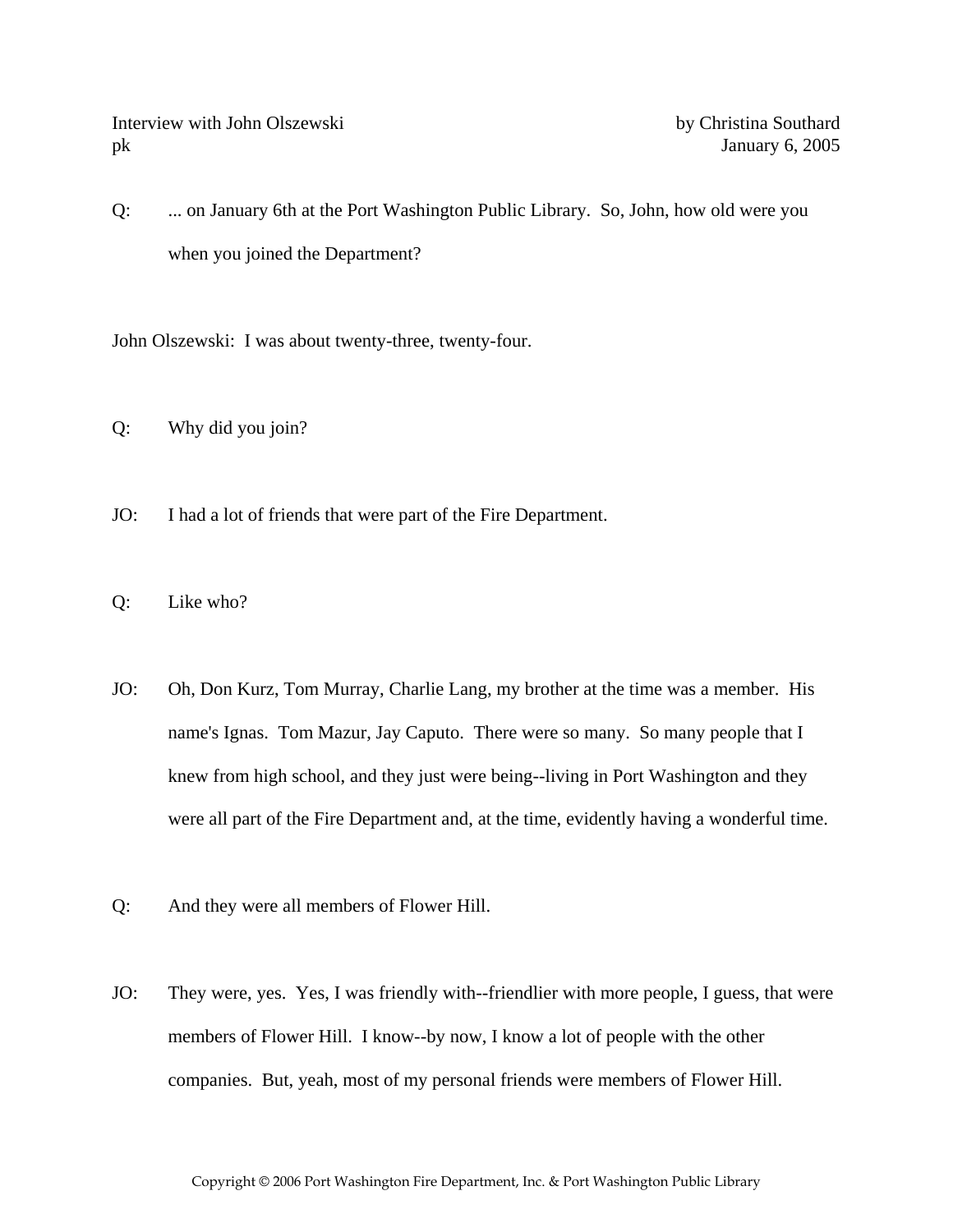- Q: Do you remember your first fire?
- JO: My very first fire? I remember my first--if you want to call it a major fire. It was on--I don't know if it was on South Road. It was in Harbor Acres. I think it was on South Road in Harbor Acres. And it was a fire that was started by a painter. They were doing some painting or paint removing, and they were using a little propane torch to do that. And they started the attic--the eaves started on fire, and that progressed into an attic fire. And it turned into a fairly major fire. That was the first real fire that I do remember. First time where I got in there and actually ate smoke (laughs). Chief Zwerlein was in charge. I remember that. And I remember him yelling at me a few times. Because when you're young and green and you have flame in front of you, you just got to sometimes take your head off and throw it aside. So ...
- Q: Were you scared.
- JO: ... you want to do everything. I was excited. I don't think I was scared. I probably got scared at one point. The first time you get into a situation where you have heat and so much smoke that you can't see your hand in front of your face, yeah, a little fear does take over. But, luckily, you know, you have people with you. You're very rarely, if ever, alone in a situation like that--hopefully never alone. So, you always have people pushing or pulling and directing, and they bring you back to your senses. So, I think it was more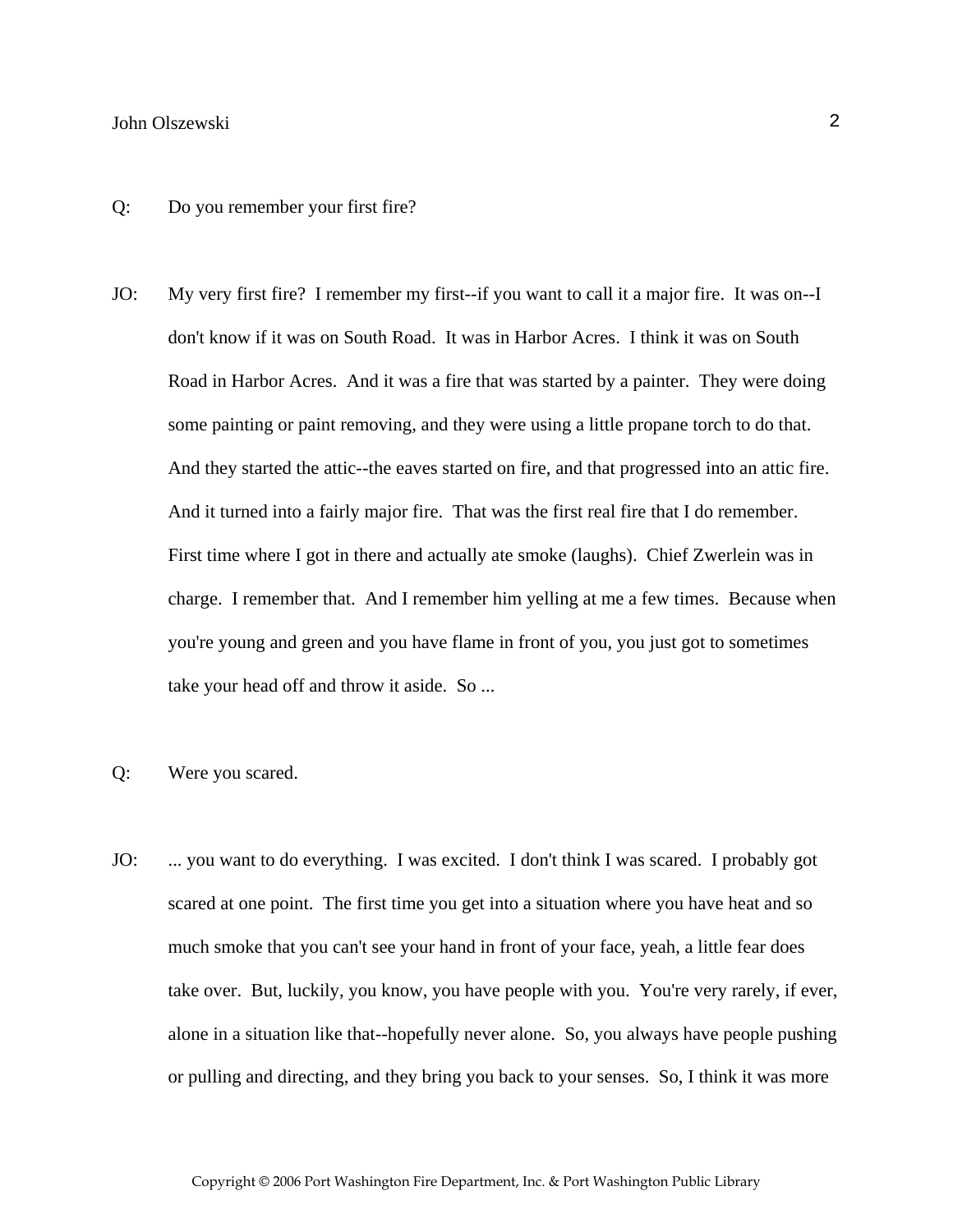excitement than fear.

- Q: What about--do you have any childhood memories about the Fire Department?
- JO: Not really. When I was younger I wasn't--I didn't really know people. My parents didn't know people in the firehouse per se. They had their own group of friends, but not Fire Department-related. No, it really started, I think, with me in high school. Some of the fellows that I knew that were older than me, as soon as they graduated, they joined. And, you know, you hang around with these people and you get involved, you get interested. And, before you know it, you want to ride the truck. You sign up and you join.
- Q: Were you part of the Road Runners or the drill teams?
- JO: I was not, no. By the time I joined the Fire Department, I was already married. I was already in business for myself. And the time constraints were such that I didn't do--I didn't participate, really, in a lot of extracurricular activities. My home life and my business kept me pretty busy, so I didn't get involved with the racing team. Although I support them wholeheartedly. I never got involved myself.
- Q: What traditions does Flower Hill have that maybe the other departments don't have?
- JO: What traditions? Hmm. I--you know, I'll have to refer back to maybe sixteen or eighteen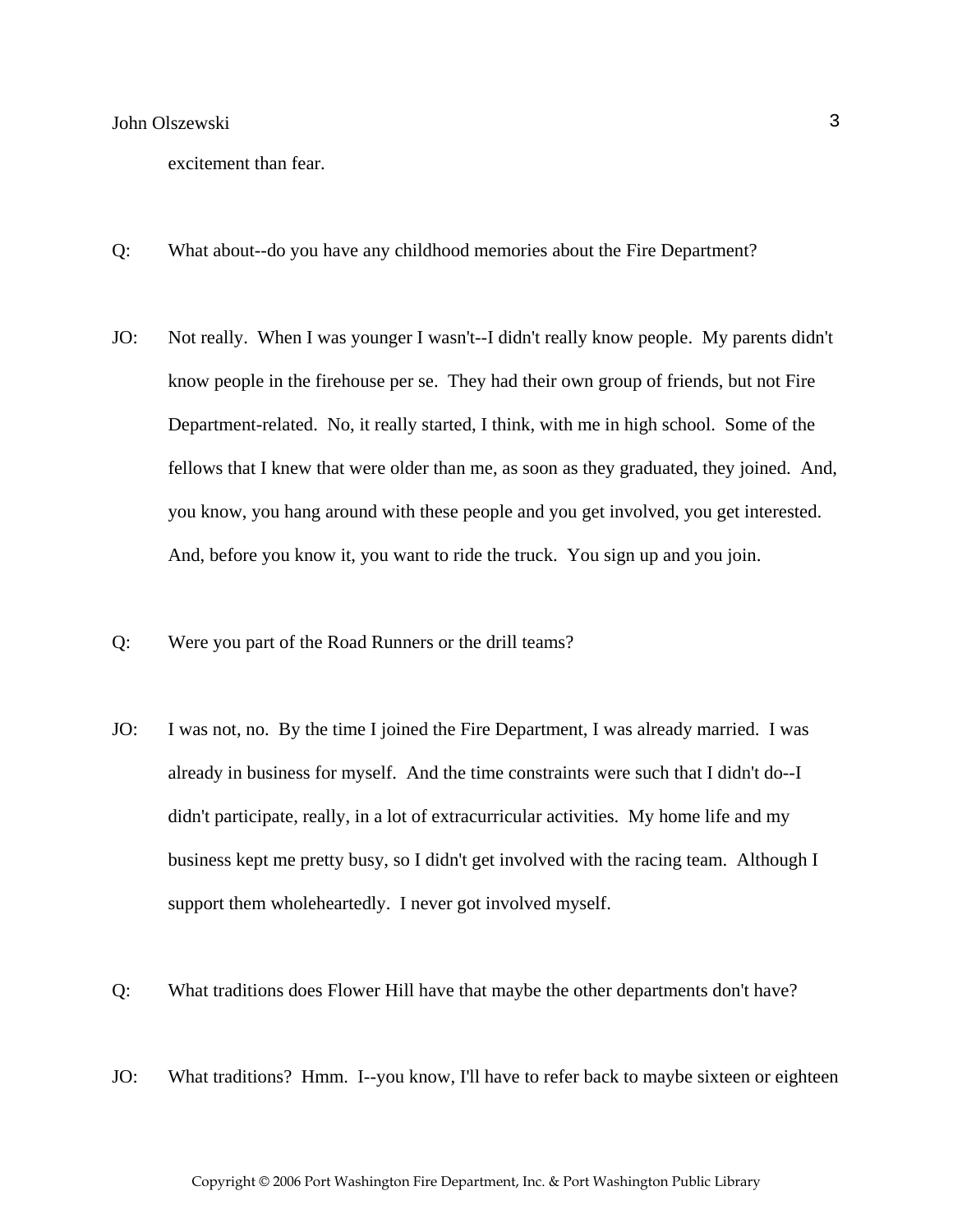years ago. Some of the funny traditions we had when new members came in and how we initiated them. Some of them I can't repeat, but (laughs) some of the initiations, the rites of passage were always something you looked forward to when the annual meeting came about or when a new member got in. We always had fun with them. Obviously, never hurt anybody. But there were some ...

- Q: Right. So, what'd you do? Like lock them in the fire truck or ...
- JO: Yeah, just fun things. Something called the funnel trick, if--you know, everybody participated in that, including myself, when I got in.
- Q: Now, what is that?
- JO: They place a funnel in your belt and they put a quarter on your forehead, and they tell you that you have to keep tilting your head forward until the quarter lands in the funnel, which seems a very simple thing to do, except when you're young and naive and you don't know what they're going to do with that funnel, try as you may to get the quarter in there, by about the third or fourth try, generally you had about a pint of beer down the funnel (laughs).
- Q: (Laughs).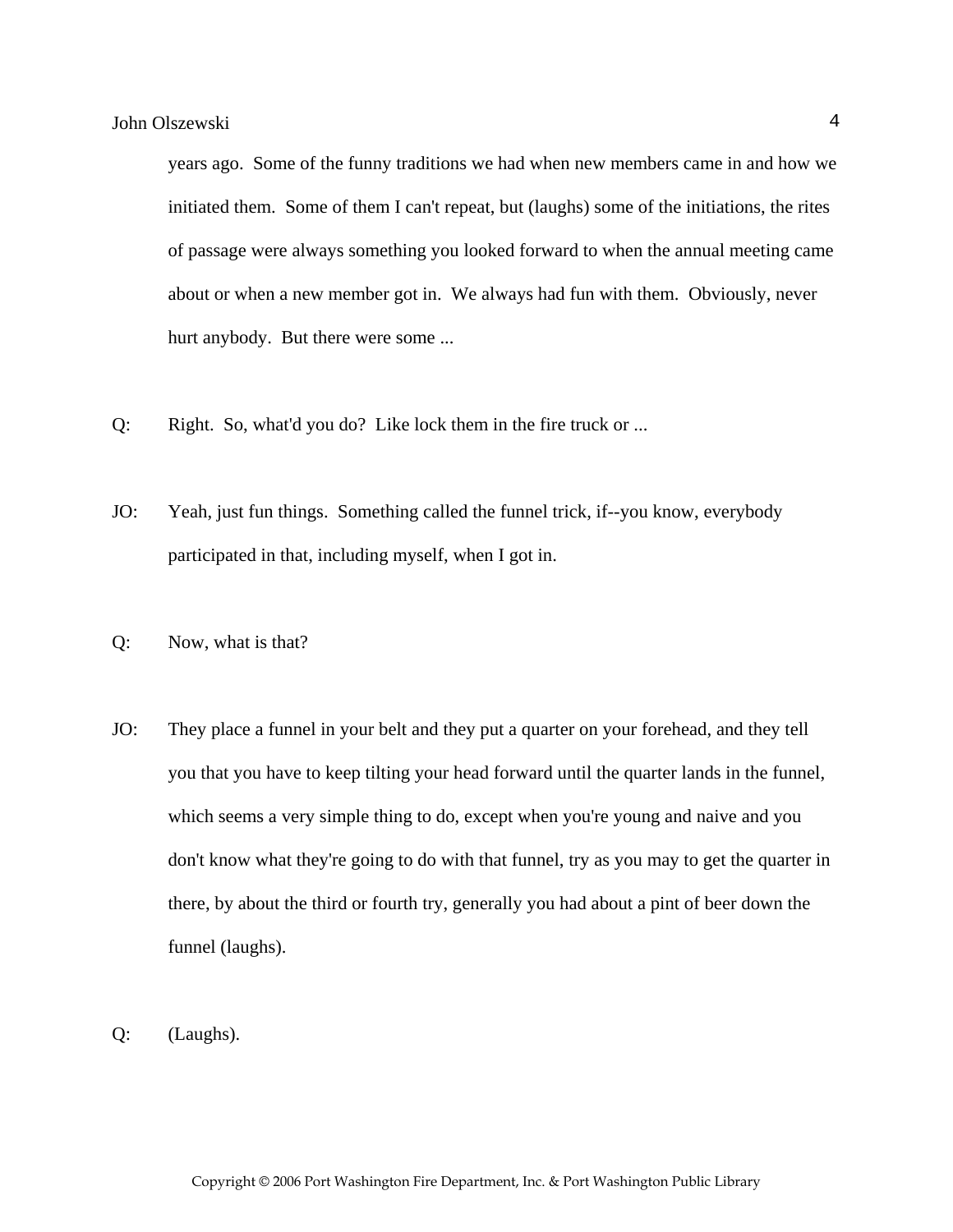- JO: So that was a tradition that got broken, I guess, probably fifteen or sixteen years ago. But it was a lot of fun, and everybody got a laugh. But, no, I think the traditions are very similar throughout the companies, as far as enrollment and membership goes. It's a big, big organization, and everybody has the same mind, really. It's a lot of fun. It's like a big family.
- Q: How is Flower Hill different from Protection and ...
- JO: Atlantic's?
- Q: Atlantic's?
- JO: Well, we're the best company in town (laughs).
- Q: (Laughs).
- JO: What else can I say (laughs)?
- Q: Well, of course. Of course. When you joined, who was the Captain of Flower Hill?
- JO: Let me think. I can remember--Tommy Murray, I know was Flower Hill's Chief at the time.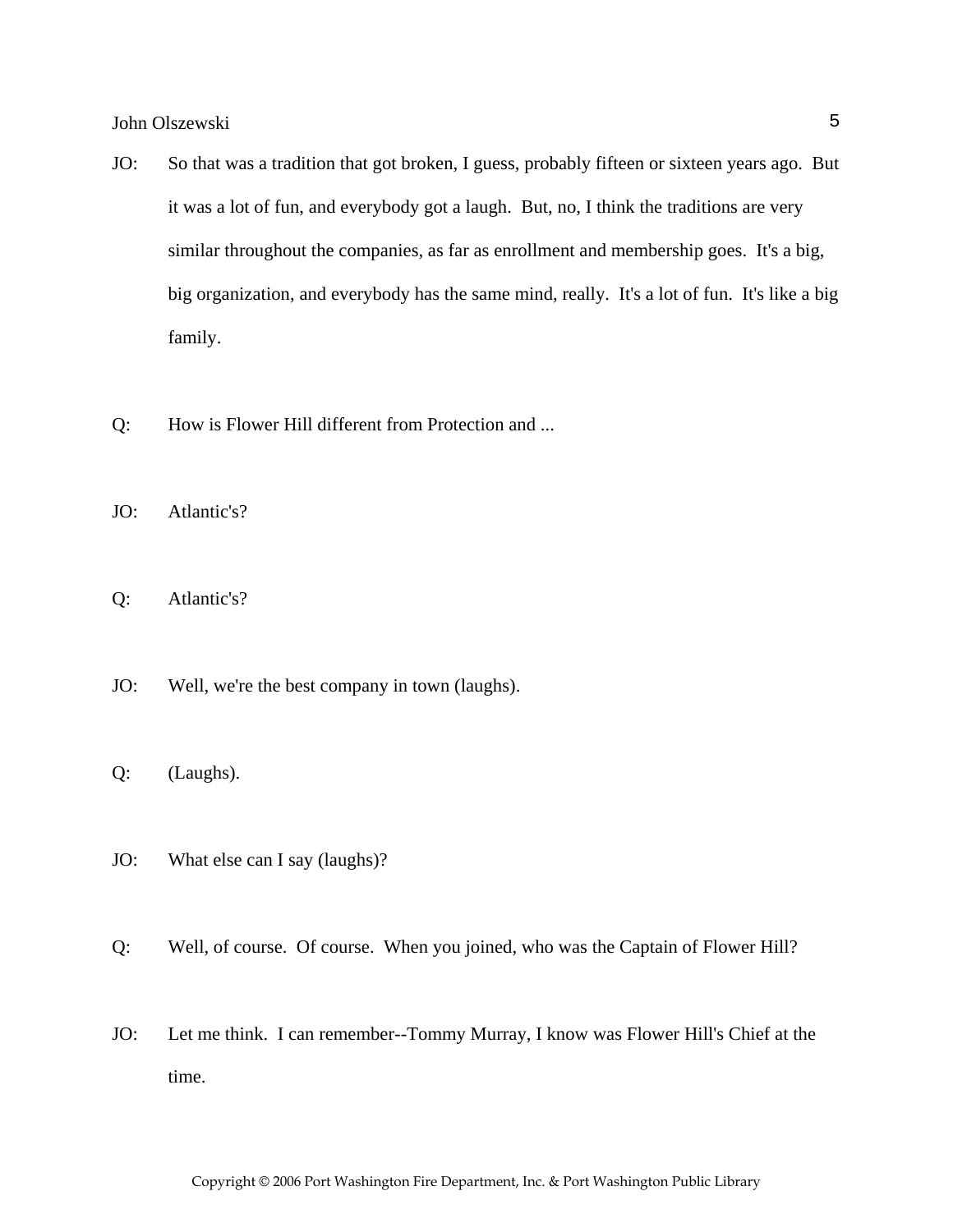Q: And who were the oldtimers you remember?

JO: At the time--oh, yeah, the oldtimers--you know, I was a little older than the average member when I joined, so I--not that I was an "oldtimer," not an old man at the time. But I was in my twenties, where most people that join are in their teens or early twenties. So, I kind of got a handle on the older fellows, right off the bat. Guys like Bob Fairley, George Kroll, Ed Gorman, Burt Monfort, Bill Mullen. I mean, these are all fellows that had, at the time, thirty or thirty-five years in, and some of them, unfortunately, are not with us today, and some of them--George Van Skirt, he's another one. He's a sixty-someodd year member of the company. These are guys that had--had stories to tell that you can't make up. I mean, they had memories of the fire service--God! I gotta believe that they had horses and buggies when these guys got in, because some of the stories were just phenomenal. And you can hear the same story over and over and never get tired. You know, sometimes a different slant to the same story, and they always came out the heros. But you love to hear stuff like that. And, you know, these guys were just go giving of themselves. They just devoted--some of these guys really did--they devoted their lives to the fire service. And just, for me, it was just--it was a great experience talking to these older guys. And still today, you know, when you get a fifty year member or sixty year member, you love to sit down and just shoot the breeze with them, because they tell you stories that you just--you know, you weren't there. You just can't really picture vividly. But when you hear the story over and over, you almost feel as though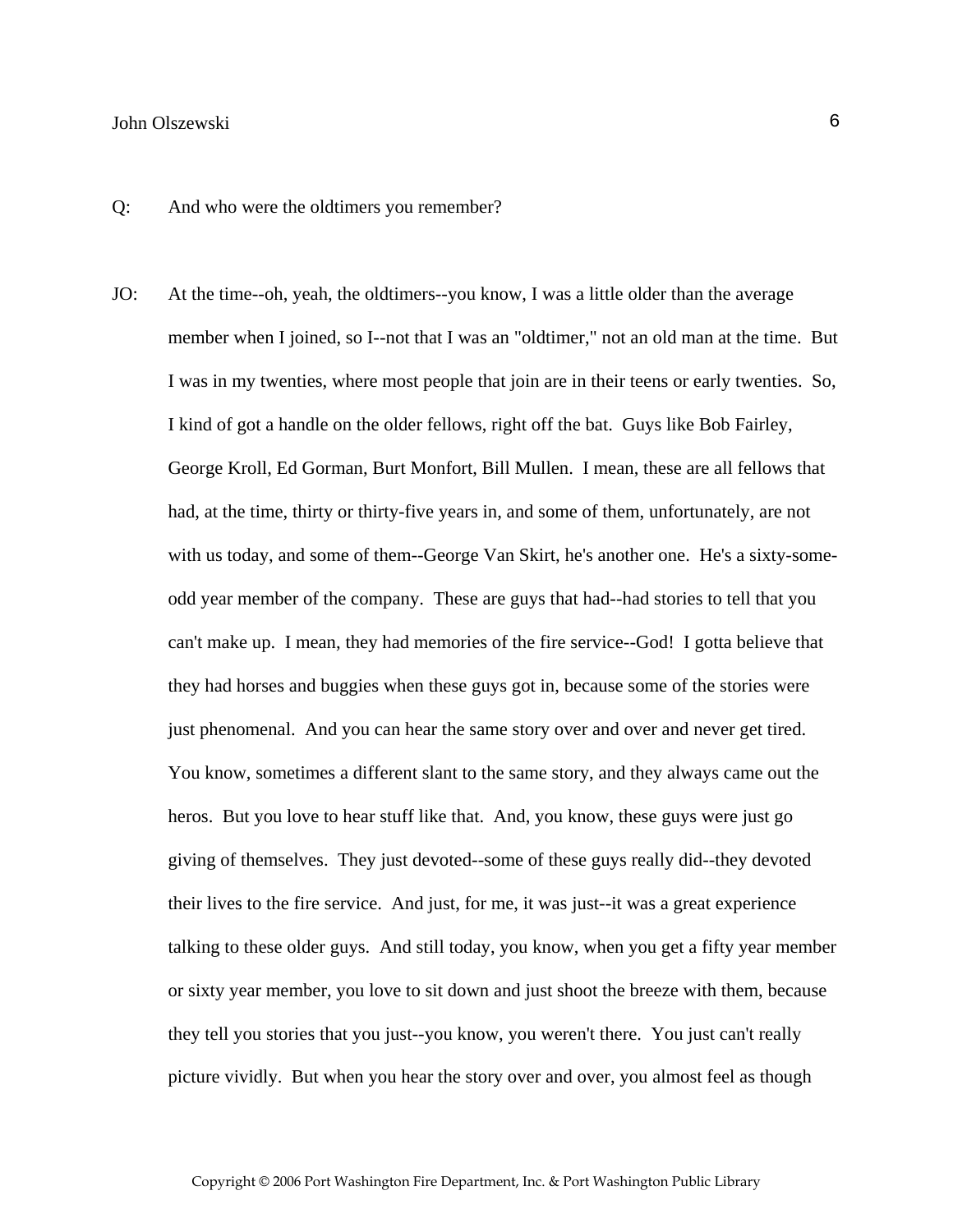you were there. It's a terrific thing.

- Q: What about the big fires?
- JO: Big fires in ...
- Q: What's memorable fires that you've remember?
- JO: One of the--well, again, when I first got in, there was a fire on Morgan Place, which is vivid in my mind, even today. It was a very small--probably a two-bedroom house on Morgan Place. Unfortunately, there was a death involved. One of the occupants--two of the occupants, I'm sorry, perished in the fire. And as I said, it was when I first got in the fire service, and I was very young, and that just left an impression. Very scary impression of what fire can do--the ravages of fire. You know, and again, there's no classroom, there's no preparation for walking into, after the blaze is doused and the fire is out, to walk in and to find a victim. Nothing prepares you for that, and that really sticks in my mind forever. That was really the first, and obviously the fire ...
- Q: That's the first fatality.
- JO: That's the first fatality.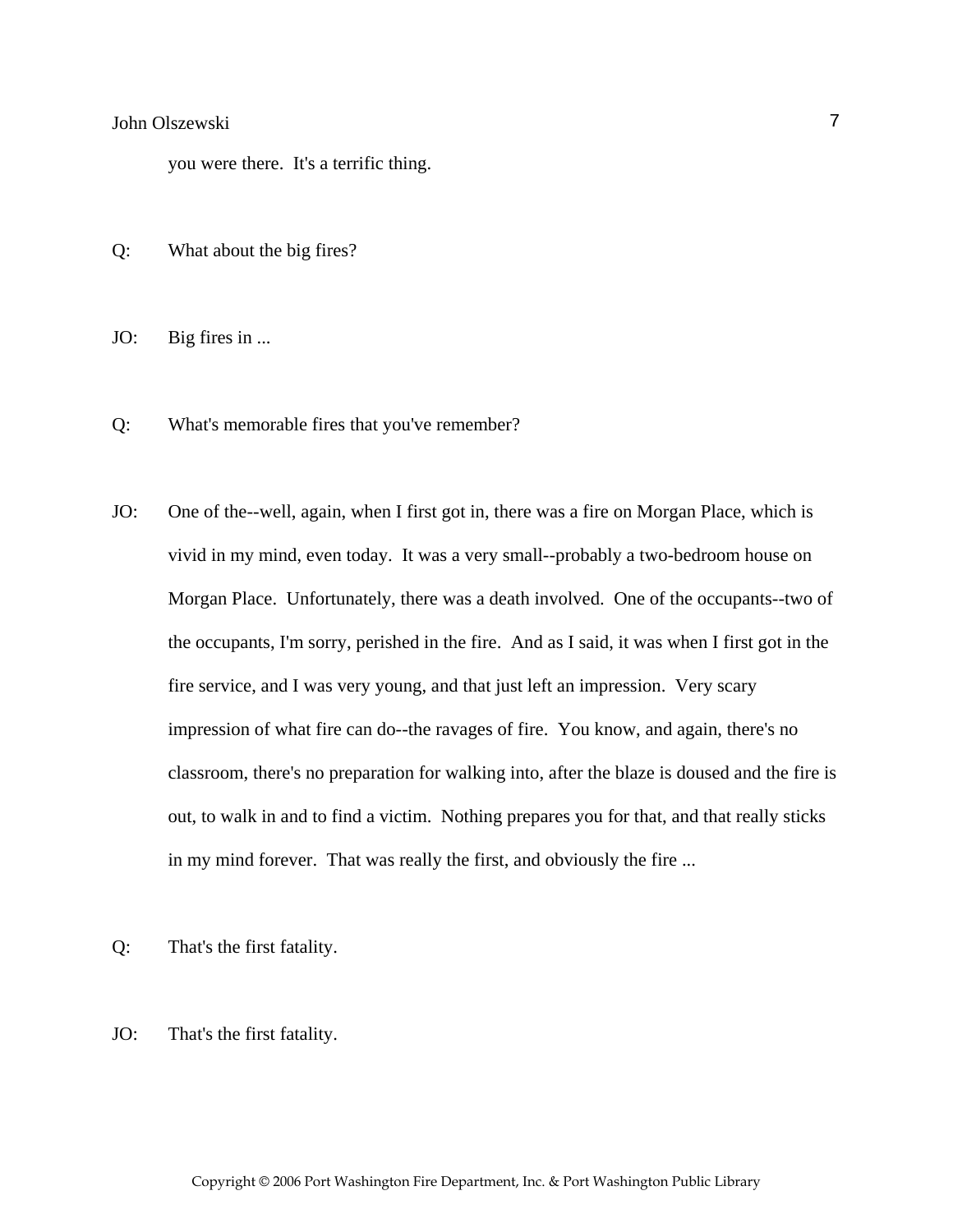Q: Right.

- JO: And one of the biggest fires, also, in my early stages of fire service. When I was an Engineer--an Assistant Engineer--they had a fire on Main Street where Bobby Dayton [perished. And that--I think that changed a lot of people's views of the fire service and ...](http://www.pwfdhistory.com/trans/olszewskij_trans/nday881130web_pz.pdf)
- Q: In what way?
- JO: I think a lot of people, including myself, felt that we're not invincible. And I think a lot of us think we are. We have good gear. We have good equipment. Even now talking about it ...
- Q: That's all right.
- JO: ... sorry, I've got to stop.
- Q: So, how did you feel when you first got in? You were excited?
- JO: Oh, absolutely. It was exhilarating.
- Q: What kind of training did you have?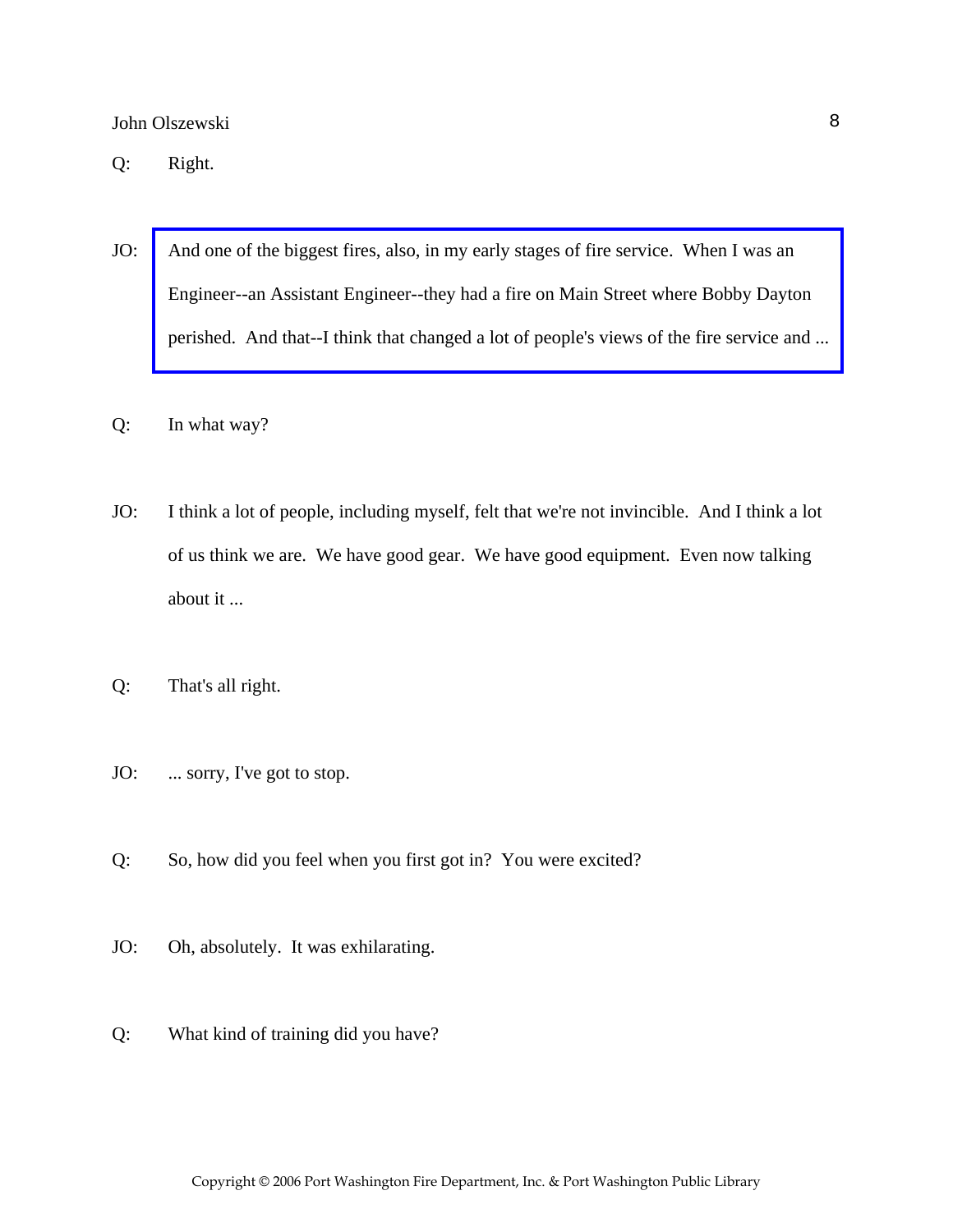- JO: [Training is terrific. I mean, we have fire school every summer. We have Department](http://www.veebfsa.org)  Operations. The fire training that the Nassau County Academy for fires is second to none. The Academy's a great place, and they have great equipment. Very knowledgeable Chiefs teaching the courses. Terrific. And I would say that over the years we've probably doubled, maybe tripled the amount of training available to the average member. The equipment's gotten better; the training is superior--second to none. You know, people keep saying volunteer versus paid fire department; who's better? Who's this, who's that? I'm going to tell you, the volunteer service never stops training. You know, there's all--any week during the year, there's something going on. If it's not County sponsored, it's the local companies, each sharing information and showing the equipment--the individual equipment that the companies have. Training really never stops, and I think the training is terrific. And I think that's part of the reason why the Fire Department--my company as well as the others--they're just, I think they're second to none. They're terrific.
- Q: What was your first job in the Department?
- JO: First job everybody has is you're a rookie. You do what you're told (laughs).

Q: (Laughs).

JO: I became a driver very early. Probably within my first year in the company, I became a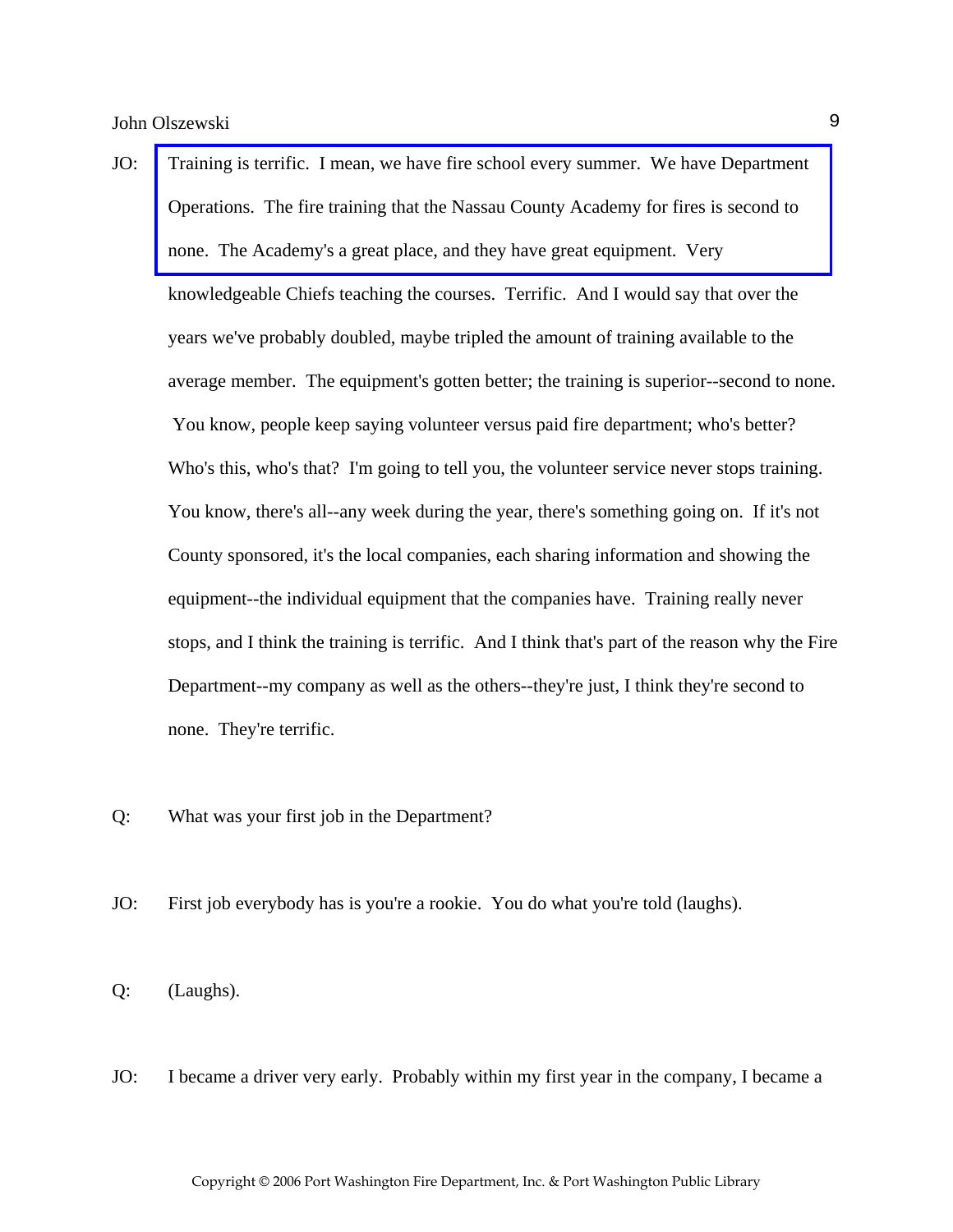driver of the equipment. Because my business is right up the road from our firehouse. So I was, if not always, almost always the first guy at the scene. And daytime fires historically have limited manpower. Those people that are out of town obviously don't make it. So I was always there. Especially being new, young, ambitious, I was always there. So, it didn't take much--much prodding to get me qualified on the rigs, and before you knew it, I was a driver. And that was just beginning. From there, I--very shortly thereafter. I think it was within about three years, I became an Assistant Engineer and moved up the ladder.

Q: Quickly?

- JO: Yeah, fairly rapidly. I was a--I was an Engineer under Bobby Dayton. When he passed away, as a matter of fact, I moved up--I believe at that point I skipped the actual Engineer's position and became First Lieutenant--or Second Lieutenant, I'm sorry--right after Bobby died. So, that pushed everybody up a little bit. And, you know, I don't believe in young guys moving up the ladder too quickly, because I really think, the way it's designed, they want you--you have to stay in a position for a couple of years to really learn that job, to learn the respect for the position. And, unfortunately, when you have an unfortunate incident, as with Bobby, everybody moves up sometimes too fast.
- Q: What about when you became Captain? What were those responsibilities?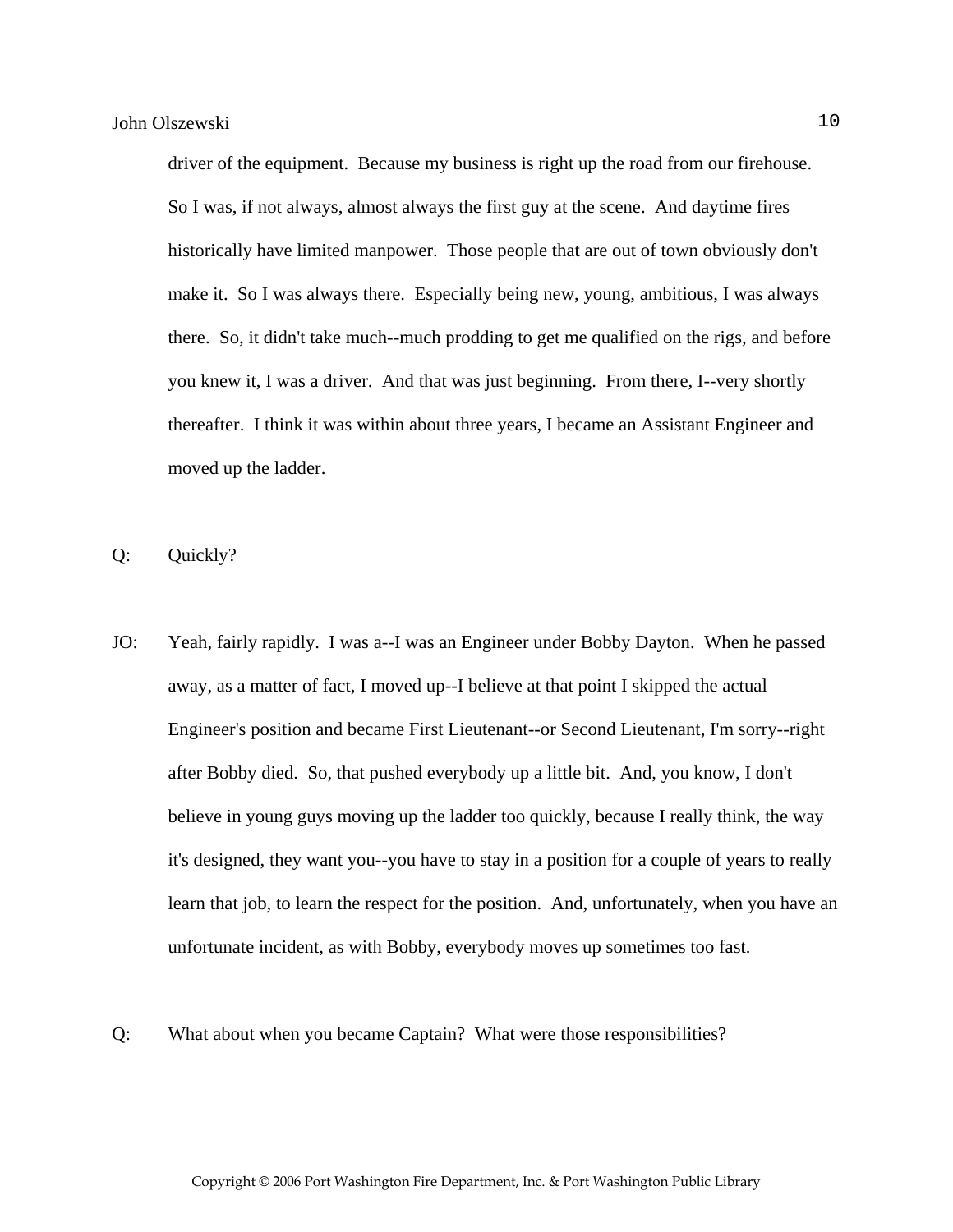- JO: Responsibilities are pretty great. I mean, you have, obviously, a group of whatever the membership happens to be. I believe when I was Captain, we had in the vicinity of seventy-five or seventy-eight members. I was lucky enough to have about twelve- twelve or thirteen rookies or probies at the time, which makes your life very easy, because then you have built-in work power. You know, if you need something done, you have a group of young, ambitious, eager-to-do-anything guys at your disposal. And, as I said, the membership being up in the seventies at the time, it made my life easy in that respect, because we were able to get a lot of things done. Unfortunately, like with any elected position, you know, you gain the respect of some and you lose that of others, because as soon as you start making decisions (laughs), not everybody agrees with them. So, half the people that you know, all of a sudden are looking at you cross-eyed, and the other half are happy to help you. But, it was a terrific position. It ...
- Q: And you liked it.
- JO: ... it's something I really enjoyed. I did enjoy. Like with any elected position, I think you really have to invest as much time as you possibly can, and the only thing I can say in retrospect is that I wish I would have had more time to devote to it, because it's--it really is a full-time job. Even though it's a volunteer fire service, there's so many things going on--there's so much stuff going on, and decisions to be made, and equipment to be bought and repaired, and so on and so forth. It really takes--it's an everyday job; it's not a oncea-week type of job. You really have to invest a lot of time to get a lot out of it. And I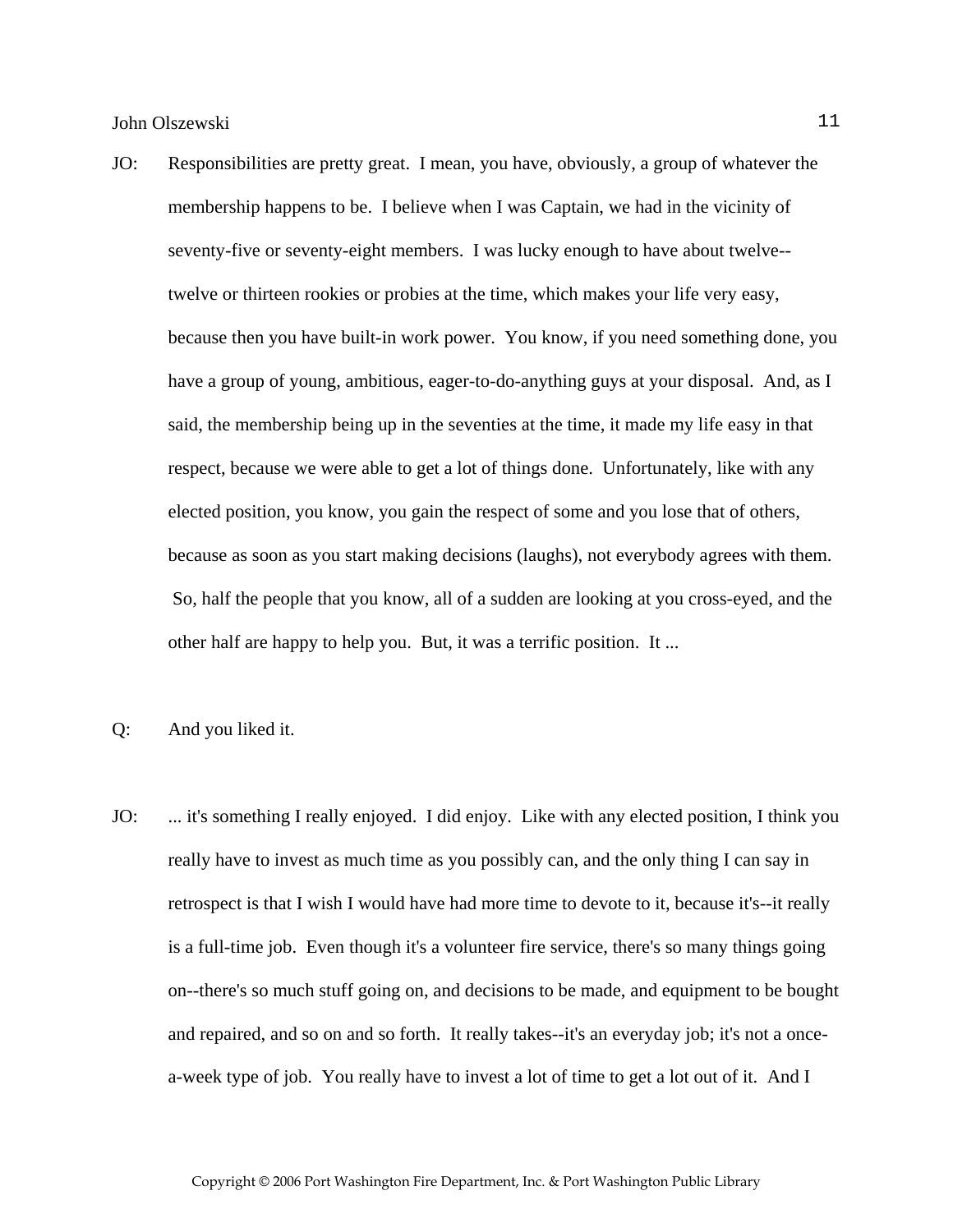think I did. I learned a lot. I made a lot of friends. I learned--at that point, you really begin to realize how the Department works as a whole, how the companies meld and get the job done, because you're in a position now where you're making decisions with the Chief's office, and so on. And it really was very interesting.

- Q: What about--who was like the most memorable character you ever met in the Fire Department?
- JO: The most memorable?
- Q: Yeah.
- JO: Hmm. Well, there's so many. Quite honestly, there are so many. You know, I'll go back to one of the oldtimers--Ed Gorman, who I didn't know for a lot of years. But he was the type of person that when you meet him, you never forget him.
- Q: Right. Why?
- JO: He's a massive human being, number one. Just his size was enough. He had a hand the size of a baseball glove, and he had nothing but good things to say. And, I think it's people like that that really leave a lasting impression of what the fire service really is all about. I mean, here's a man who worked hard all his life. He was a member of the fire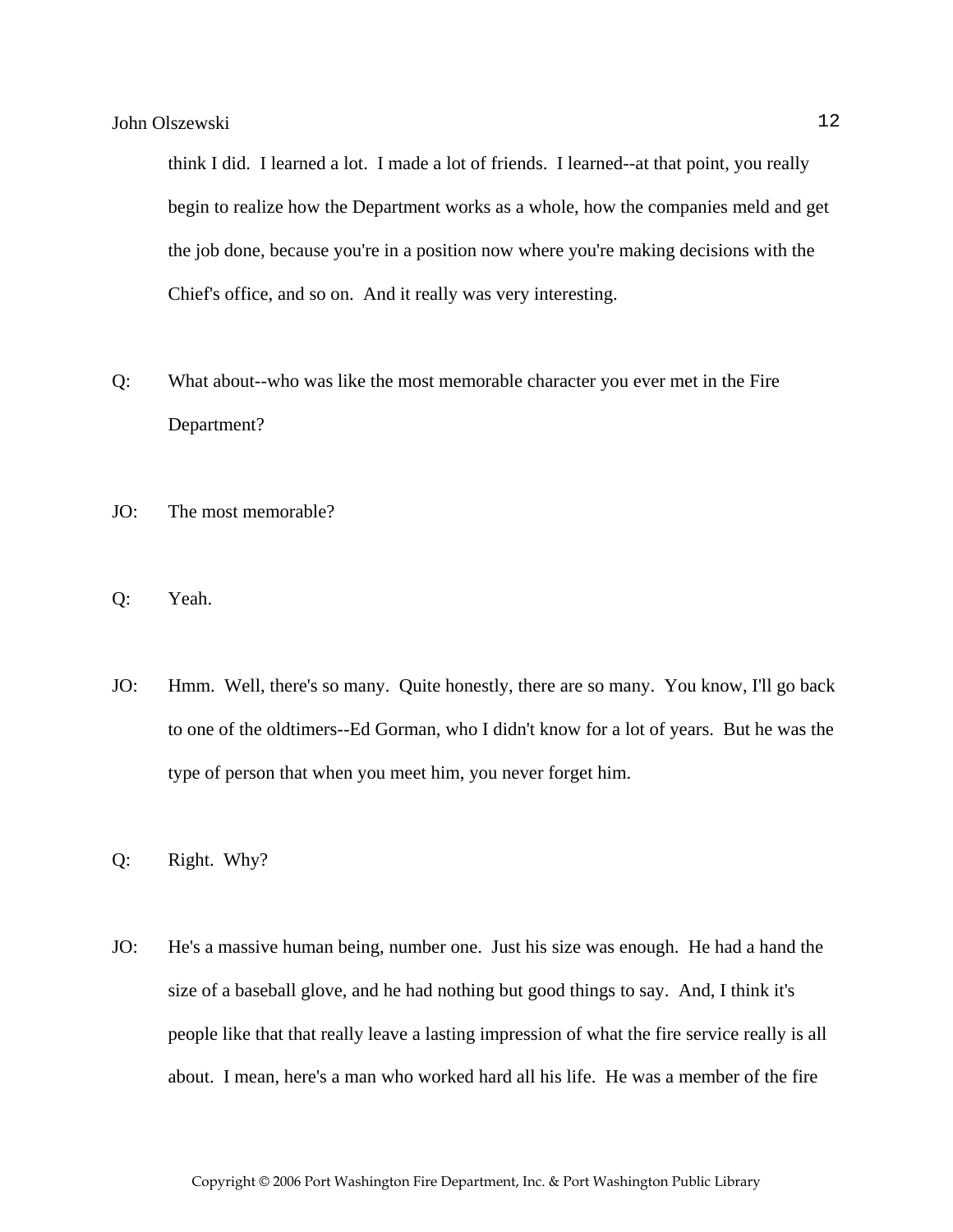service. Would do anything that was ever asked of him. And, to this day, I--anybody who met him, I think, if you mentioned his name, you'll never hear a bad thing about him. He's just that type of a person. When you meet him, you just remember him. He always had stories to tell. You'd sit down and talk across the bar and have a couple of cocktails, and his famous line was that he had "feet of clay." Which means he had a little bit too much to drink and it was time to head for home. And luckily for Brother Ed, he lived only a couple of short blocks from the firehouse, so he did spend a lot of time there, and he was a regular--somebody who you regularly saw there. Almost every time you'd walk in, you'd see Brother Ed. He was just a hell of a nice guy.

Q: Is he still alive?

- JO: No, he passed on, unfortunately. But his memory will last forever. He really is one of those kind of guys.
- JO: Now, what about the block parties?
- JO: [Block parties were terrific. I always had a lot of fun. As I said, by the time I got in, I](http://www.pwfdhistory.com/trans/olszewskij_trans/news_cocks260c_web.jpg)  think we really only had two block parties per se ...
- Q: On Channel Drive?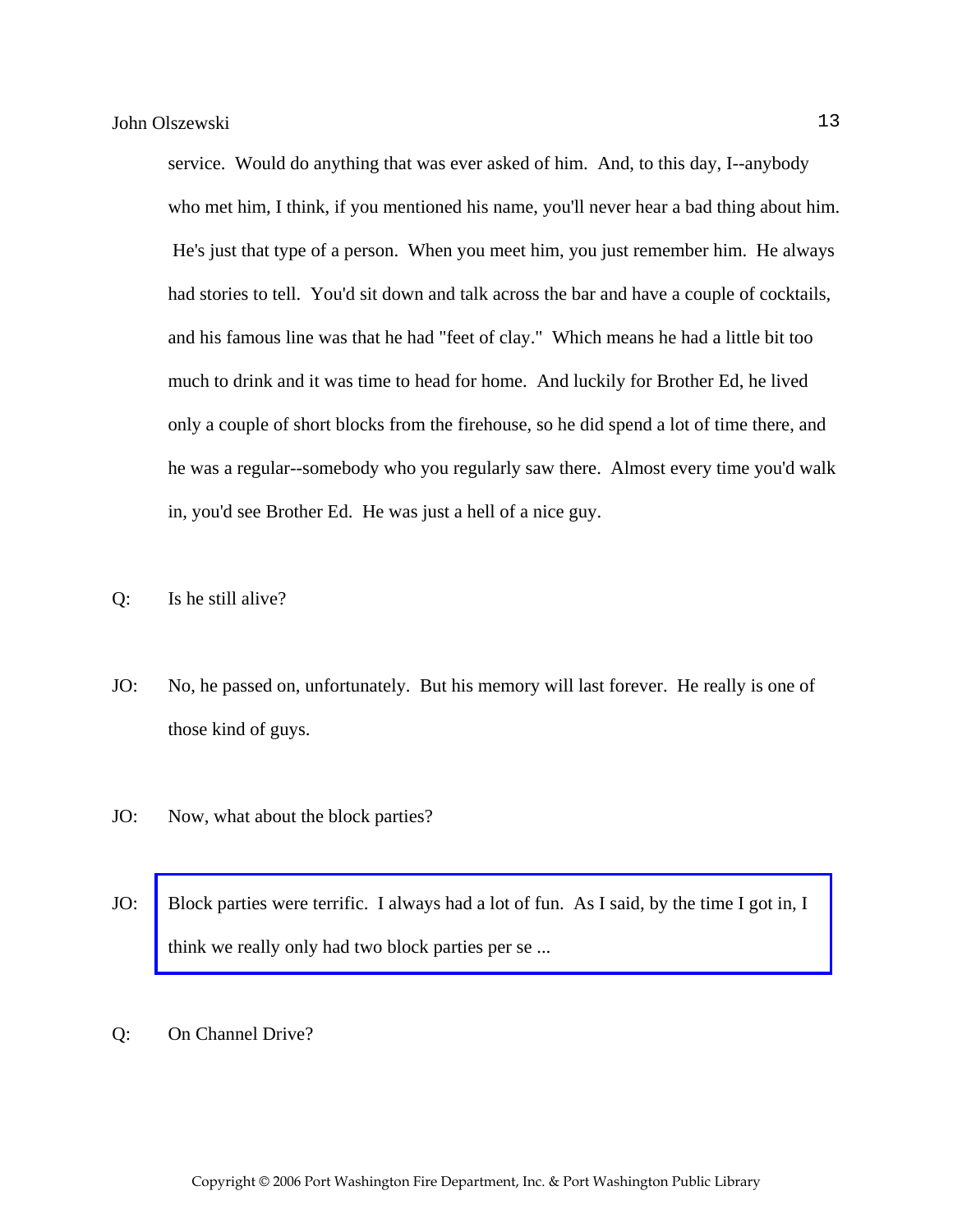- JO: On Channel Drive in my career with the fire service. Prior to that, I mean, I always--I was there, you know, as a kid. I think we were all there, and we always had a good time. When I was first in the fire service, though, there were--I think the last two of the block parties is where I really caught--but I was a rookie really at the time, so I was doing a lot of running around.
- Q: Were they still making the clam chowder then?
- JO: They were making clam chowder. Matter of fact, you mention clam chowder. I remember Frank Lubin, who's still a member of Flower Hill now, was always famous for his clam chowder, and he would always do it. I remember his clam chowder from Flower Hill's picnics that we used to have every summer. Whether it be at Lions Field or Manorhaven Park. And Frank always had a giant cauldron of clam chowder. And he always made enough, knowing that more was going to go home with people than what would be eaten at the picnic. But, again, you know ...
- Q: What did he make it in? Like a fifty-five gallon drum?
- JO: No. He had--I don't know if we still have it at Flower Hill. I'll bet it's still hanging around somewhere in one of the storage sheds. But it was a cast iron cauldron. I can't call it anything but. It looked like it was custom-made for Frank for his clam chowder. But it had to be--it had to hold thirty-five or forty gallons. It was heavy. It took two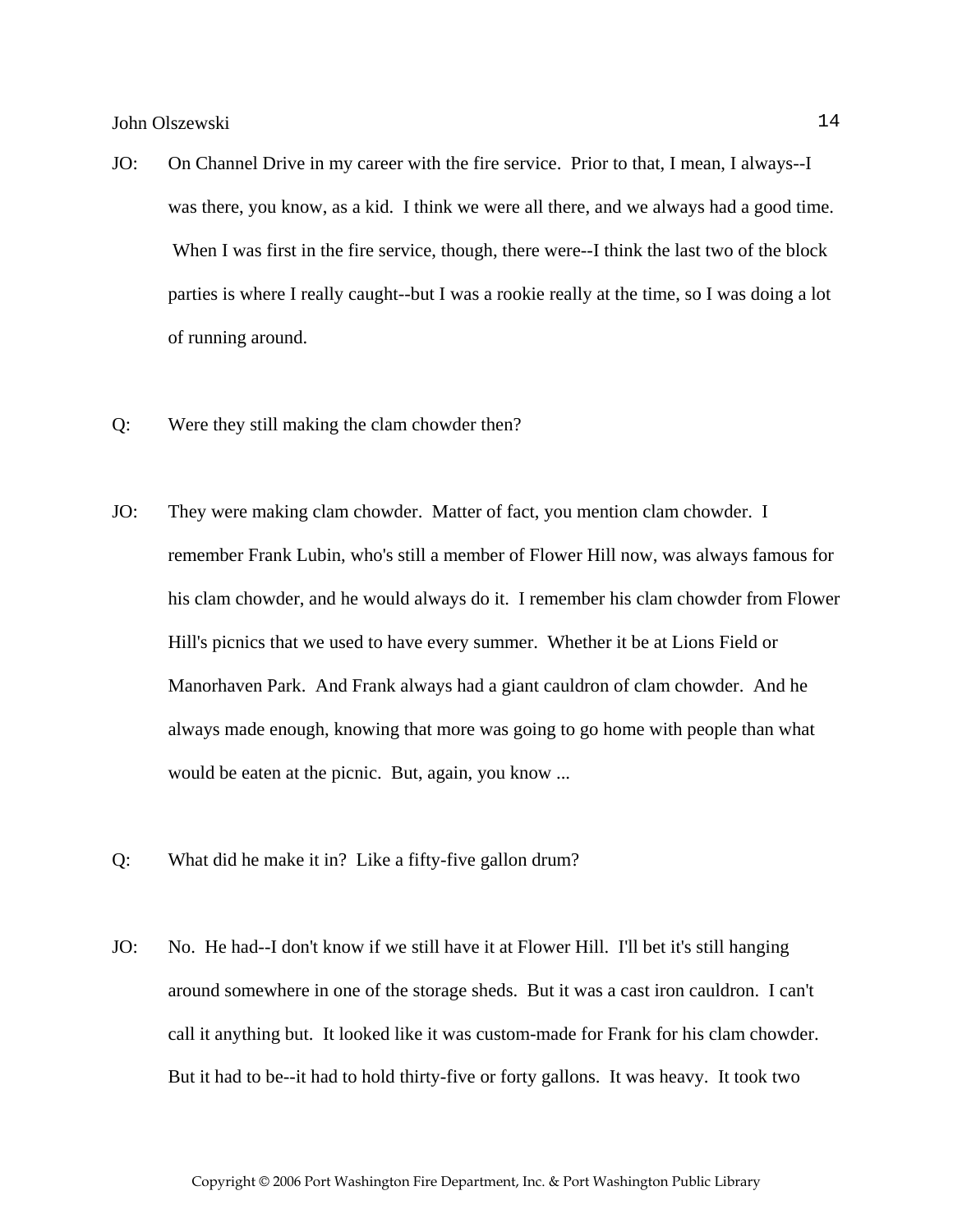people just to move it. He would set it up early in the morning whatever day our picnic was, and he would be down there shucking clams and cutting up vegetables from probably six o'clock in the morning. And everybody just waited--mouth watering, waiting for that clam--for Frank to say, "Okay, chowder's on." And ...

- Q: Did he make it like a real--a fire underneath, like a open fire underneath the cauldron?
- JO: Oh, yeah. Yeah, Yeah. Yeah, well, he had, it was like a gas burner actually and probably, I'm sure years ago, they probably did stoke it with wood. But I remember they had, you know, special type of gas grills, gas burners set up under it. And, yeah, that we'll remember forever.
- Q: Why did they stop that?
- JO: I think, as you see, over time, the membership has dwindled to some degree. Not only here in Port Washington, but across--across the Island for sure and, I'm sure, across the nation. It's just become a different society. I hate to say that volunteerism is dying, but I think what's happening is there are more demands being put on everybody. It's very expensive to live. Especially in the Northeast here, it's very expensive to live. You'll find people have two jobs now, where they used to have one. They don't have the free time. The younger folks can't afford to live here. When they do get out of college, a lot of them move out of town. All three of my kids, as an example, moved out of Port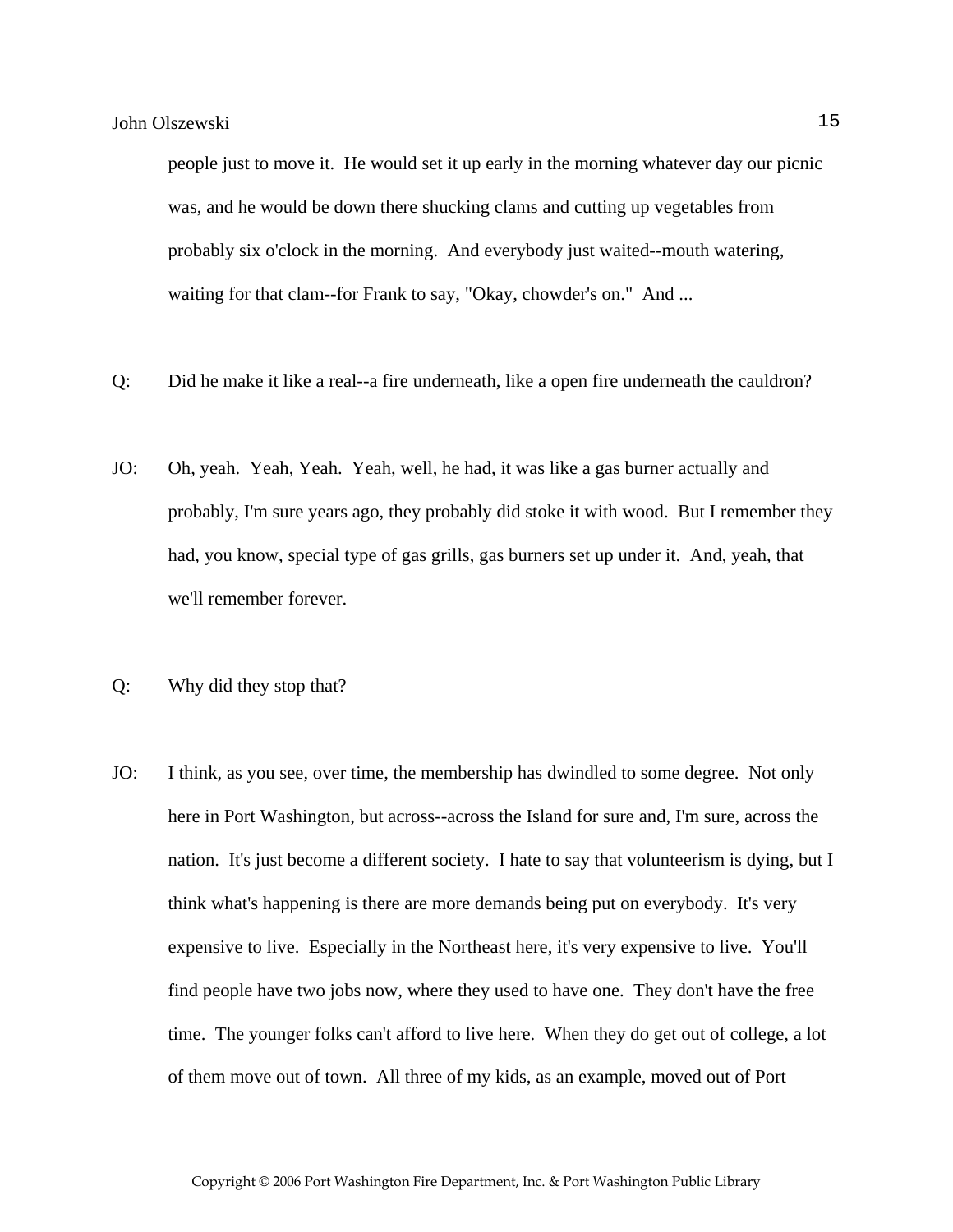Washington. It's not because they don't like Port Washington; it's because it's just so darn expensive to live here. And that, obviously, takes a big portion of the membership that we could have, and they're moving. They're moving into, you know, areas where they can actually afford an apartment or afford to buy a house. My son desperately wanted to buy a house, and he moved out--way out into Suffolk County, because he could afford it there; he couldn't afford it here. So, and it's a shame to see, but you see that across the board. And when you have a limited membership, trying to put together something like a block party or a picnic takes a lot of work. I mean, if you have a hundred members, it takes ninety-five of those members to help you set up a picnic where a hundred members can enjoy themselves and appreciate it. And I really have to believe that because of the dwindling manpower, you know, the dwindling membership, it's just very tough to do.

- Q: What did your family think about you joining the Fire Department? Were they involved at all?
- JO: Not my parents so much, but my wife thought I was out of my mind (laughs). Only because, as I said, being in business for yourself takes a lot of hours, and she knew that then. I was probably working fifteen to sixteen hours a day at the time. And her famous line is, "How are you going to make time for us?" Well, I survived. For twenty-four years, I managed to make time. I raised a family. Hopefully, my wife still loves me (laughs).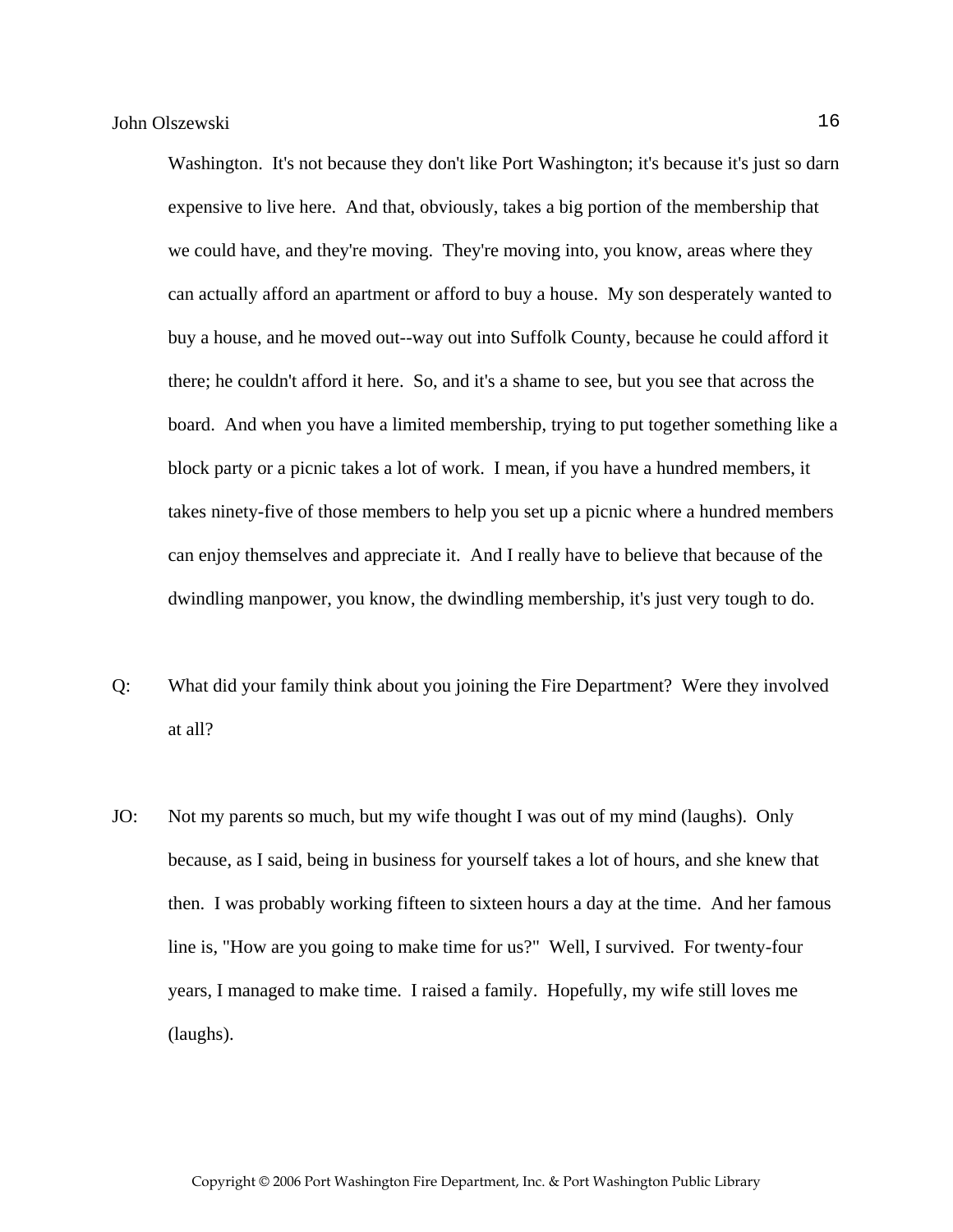- Q: What are the biggest changes that you see in the Department?
- JO: The biggest changes are the--I think the equipment and the training. The equipment has really gotten to a point where it's--I mean, it's all state-of-the-art. And I don't mean just the trucks. But, I mean, communication has improved. The trucks certainly have improved. They've gotten tremendous--they've gotten big. They've gotten very powerful. They carry a lot of water. They have a lot of capacity. The tower ladders are getting longer, and the towers are getting higher. And the biggest change is that, I think, the cost of running a major business like a fire service is really skyrocketing. But I think what a lot of people tend to forget is that it is still volunteer and that none of the money that we're spending is for salaries; it's all just for equipment and I won't even say training. But at some point, it's possibly some courses here or there.
- Q: Are there any women in Flower Hill?
- JO: No. We have had. Over the years, we have had at least three that come to mind.
- Q: Who were they?
- JO: Rene Beraldi (Balderi) was a rookie when I was a Captain. That's why her name comes right to mind. Well, you know what? The names escape me, because it's been years now. I can picture them. Suzanne, but I can't remember Suzanne's last name, who ended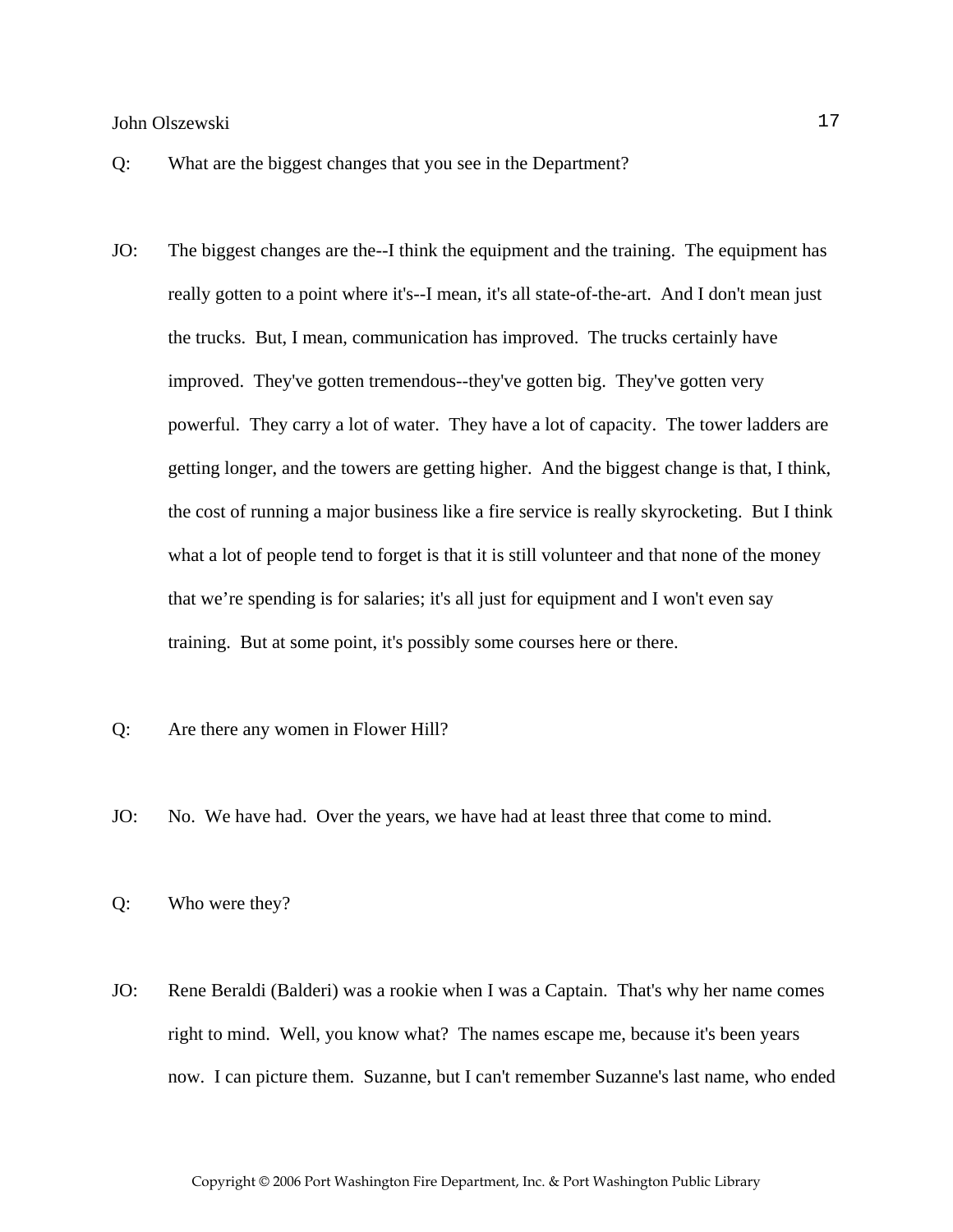up dating another firefighter who's not a member anymore either. Then, the third girl, you know what? She was actually my son's age, and I can picture her, but I can't remember her name unfortunately. But all three female members, and we never had any problem. They -- I think they stopped--two of them moved out of town, and one of them ended up marrying another firefighter. She still lives in town, but she's now raising a family, so she's not a firefighter herself.

- Q: Has the ethnicity changed in the Fire Department?
- JO: Yes. Yes. I know when I first got in the fire company, Fire Department, there were no Black members. There were no Spanish members. Standard joke was, you know, we had--and don't take this the wrong way--but Atlantic's was always called the "Guinea Garage," you know ...
- Q: That's right. That's right.
- JO: ... and only Italians went up there. And Flower Hill, I think, had a kind of a melting pot. And really Atlantic's was noted for being mostly Italian.
- Q: Right.
- JO: To this day, I don't know, they're--a lot of the older members are still there, so we--I still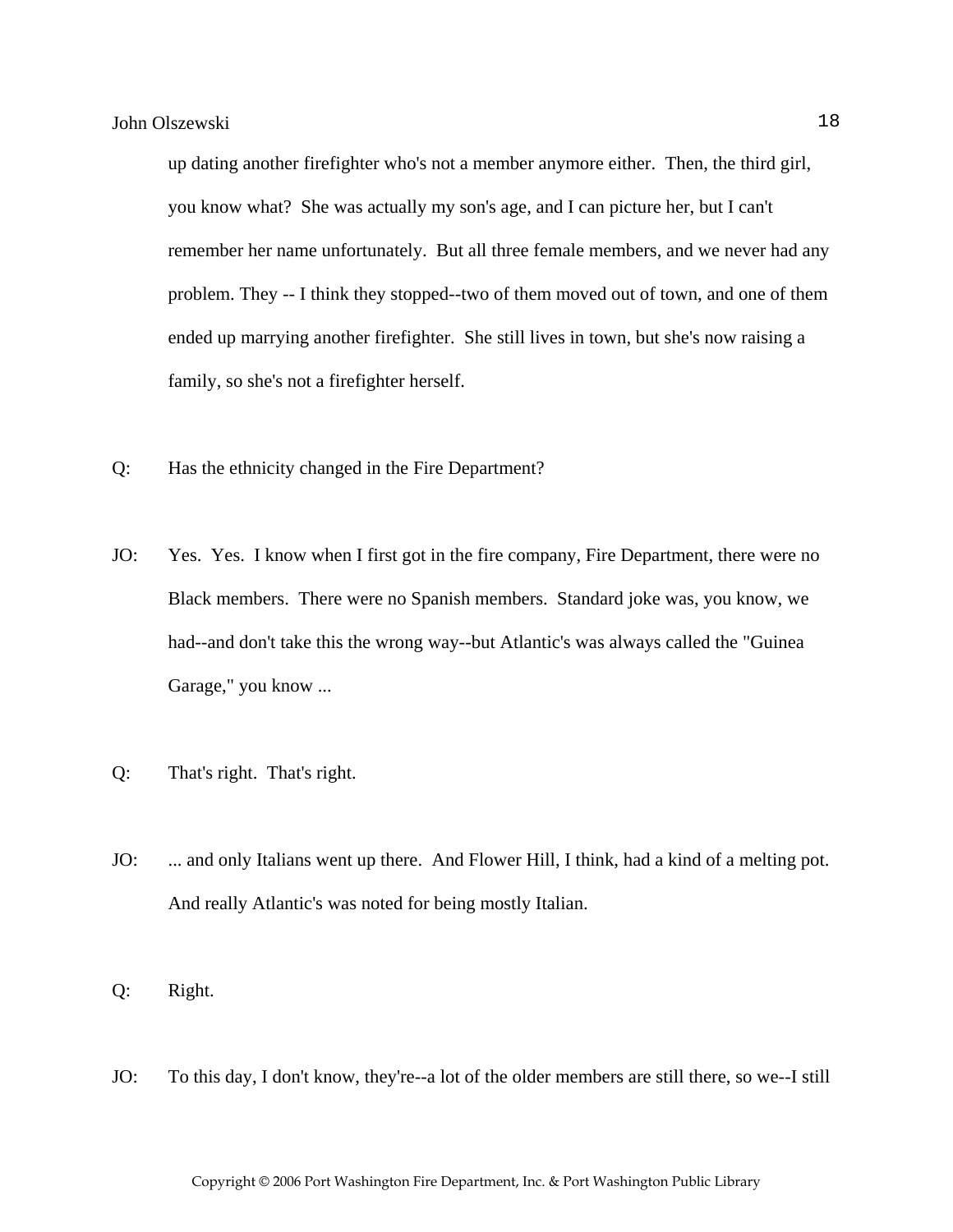think of it as that in a very polite way, obviously. But, no, it has changed. I mean, we have Black members. We have Spanish members. We all get along. They're all great people, and I don't know why ...

- Q: Do you have to recruit them?
- JO: ... twenty-five years ago, it wasn't that, you know. I never really did ...
- Q: Do you actively recruit them?
- JO: We try to recruit anywhere and any--oh, yeah, absolutely. We would not--we turn nobody away. I mean, we're looking for help, and we want people who want to participate.
- Q: Do they have to pass a physical?
- JO: Yes, an annual physical is required.
- Q: And then, they have to pass the training?
- JO: Well, the physical is for their own good, and to protect us so that we know that they're able to participate in any kind of strenuous activity. The physicals actually came into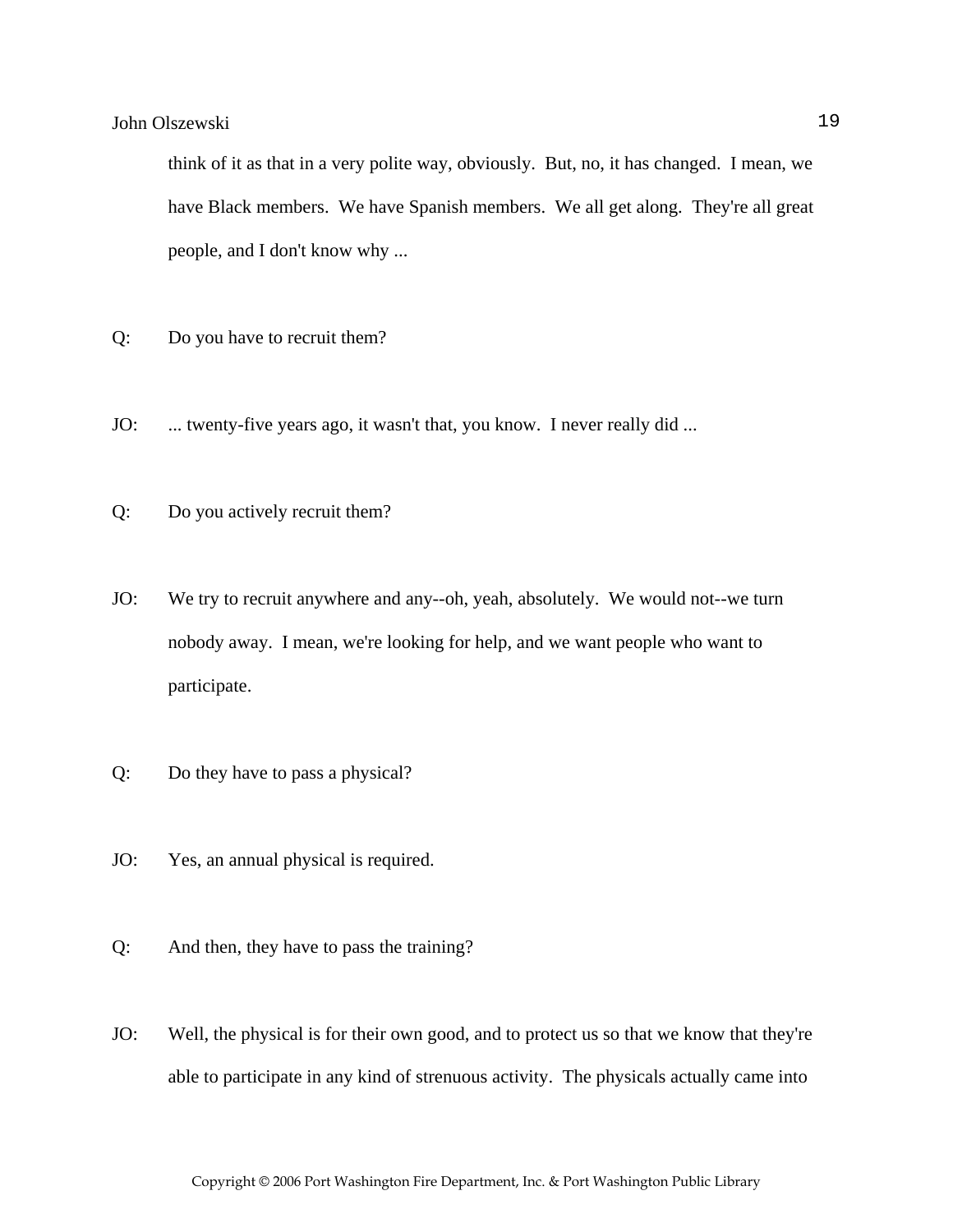play, I'll say, about fifteen years ago. I'll refer again back to the fire where Bobby Dayton died. The Department changed dramatically after that occurred, with safety in mind. Not that we were cowboys before that. But I think, again, because of that situation, I think a lot of people--the Chiefs included--realized that we're not invincible. That all this great gear and equipment we have is not going to save you if you put yourself in a position ...

- Q: Of danger.
- JO: ... of danger. So training is the utmost. The equipment has, you know, any time there's new and better equipment available, the Department participates in it. They'll actively go after anything they can, including communications. Because any kind of a communications gap at a fire incident could be life threatening, obviously. So, communication is very important. And your physical ability to carry on in those kind of conditions is critical.
- Q: How have liability issues changed the Department? I mean, it's changed every business.
- JO: It has. Liability is something that's always been there. And, again, going back twelve, fifteen, eighteen years, people really didn't concern themselves too much. I think if you go back in history, the Fire Department--Fire Department members have always taken chances and probably loved the ability and the chance to take a crazy chance. And I think guys--you know, the macho thing, guys thrive on that. Liability probably became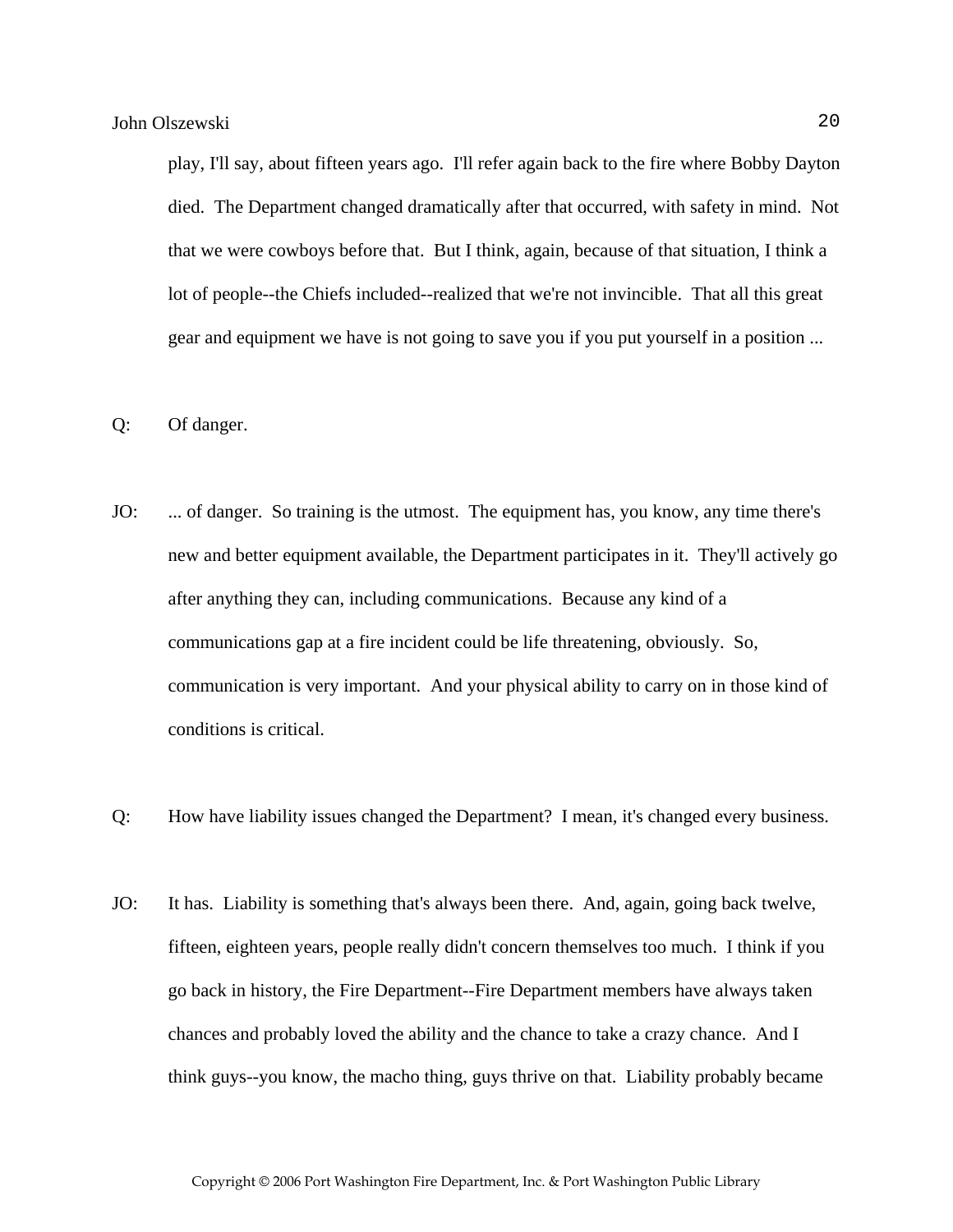an issue fifteen, eighteen, twenty years ago with insurance claims and with law suits and so on and so forth. And with that in mind, it goes again back to the best equipment we can get, the best training. The training of the utmost. You know, now there are more stringent training requirements than there were when I first became a member. That's for sure.

- Q: Has anyone ever sued ...
- JO: And they don't relax it.
- Q: ... the Department after like you fought a fire at the house and ...
- JO: I can't remember of a case where--no, I can't remember of a case where we may have been negligent. Is that what you mean?
- Q: No, not that you were, but that they said you were.
- JO: Yeah, I can't remember of any case. If there was, I wasn't privy to it.
- Q: Are people always thankful?
- JO: For the most part. I can think of one, in particular, who--well, we won't mention any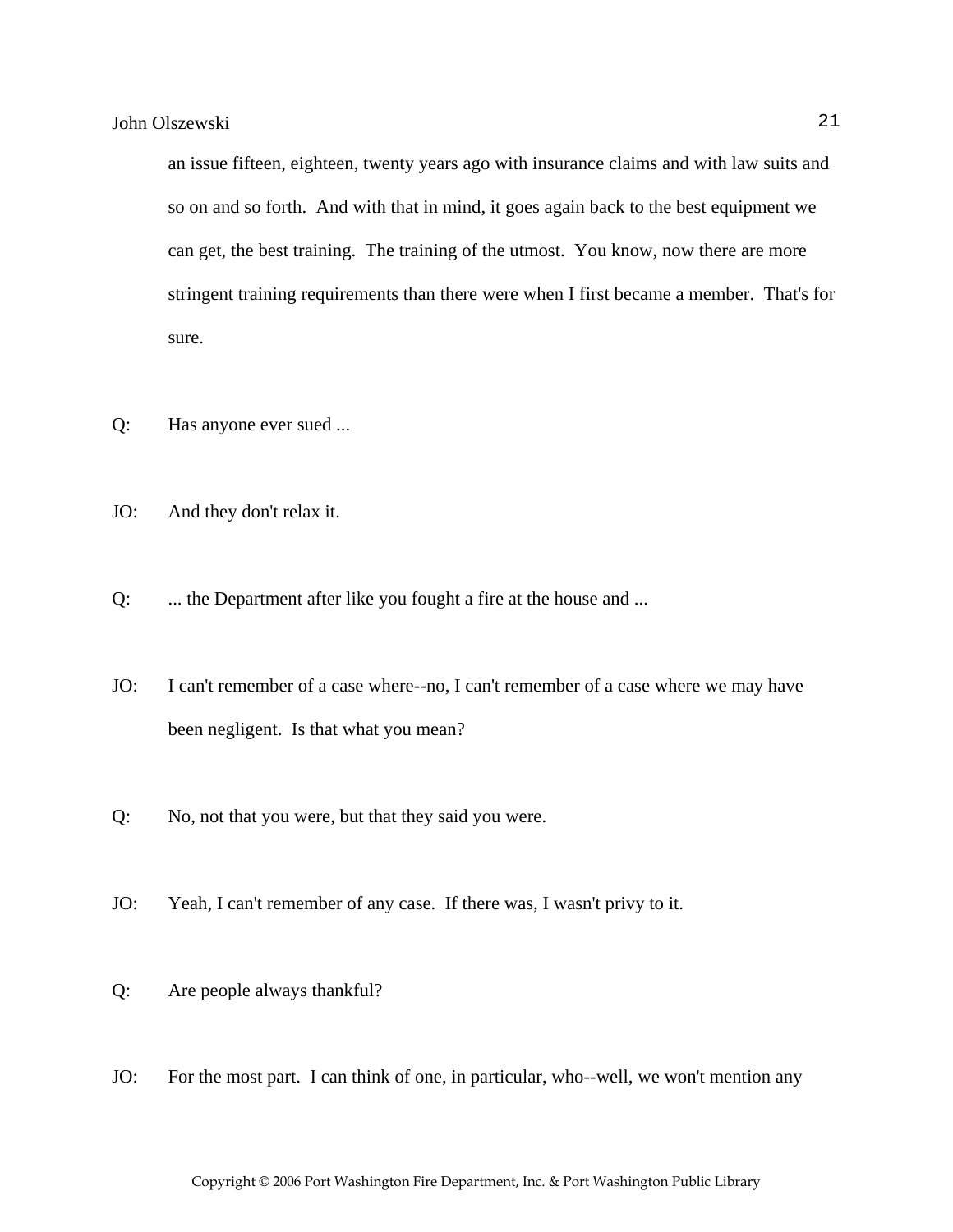names, but it was a business that--considerable fire damage, and not thankful at all after we were said and done. There were some remarks made--disparaging comments. And that kind of leaves a lousy feeling, because I don't think anybody under any circumstances would do anything less than the best they possibly can, given the circumstances. And each fire and each situation is different, you know. Sometimes we're, I'll say, very lucky. I mean, I think we're always skilled and we always try to do the right thing. Sometimes you're luckier than others. There's always, you know, the human element involved, although sometimes you can call a wrong--make a wrong call. That can happen. If all you lose is property, that's okay. I mean, you always think about life and then property, in my feeling, and so forth. No matter what the situation is, sometimes the fire is just so far out of control, you can't save a room or a building because you want to protect the people that are there fighting the fire. And I think in situations like that, the homeowner or the business owner, they tend to overlook that. They're focusing on their property, and they know nobody's going to get hurt, but we know that we can. You know, when you're fighting a fire, obviously there are always dangers involved, even if there's no search and rescue involved. Just fighting the fire, there's always a possibility of collapse or explosion, especially in a commercial establishment. You never know what's inside the building. So that's always a big concern.

Q: What was like your best day as a firefighter? Your proudest day?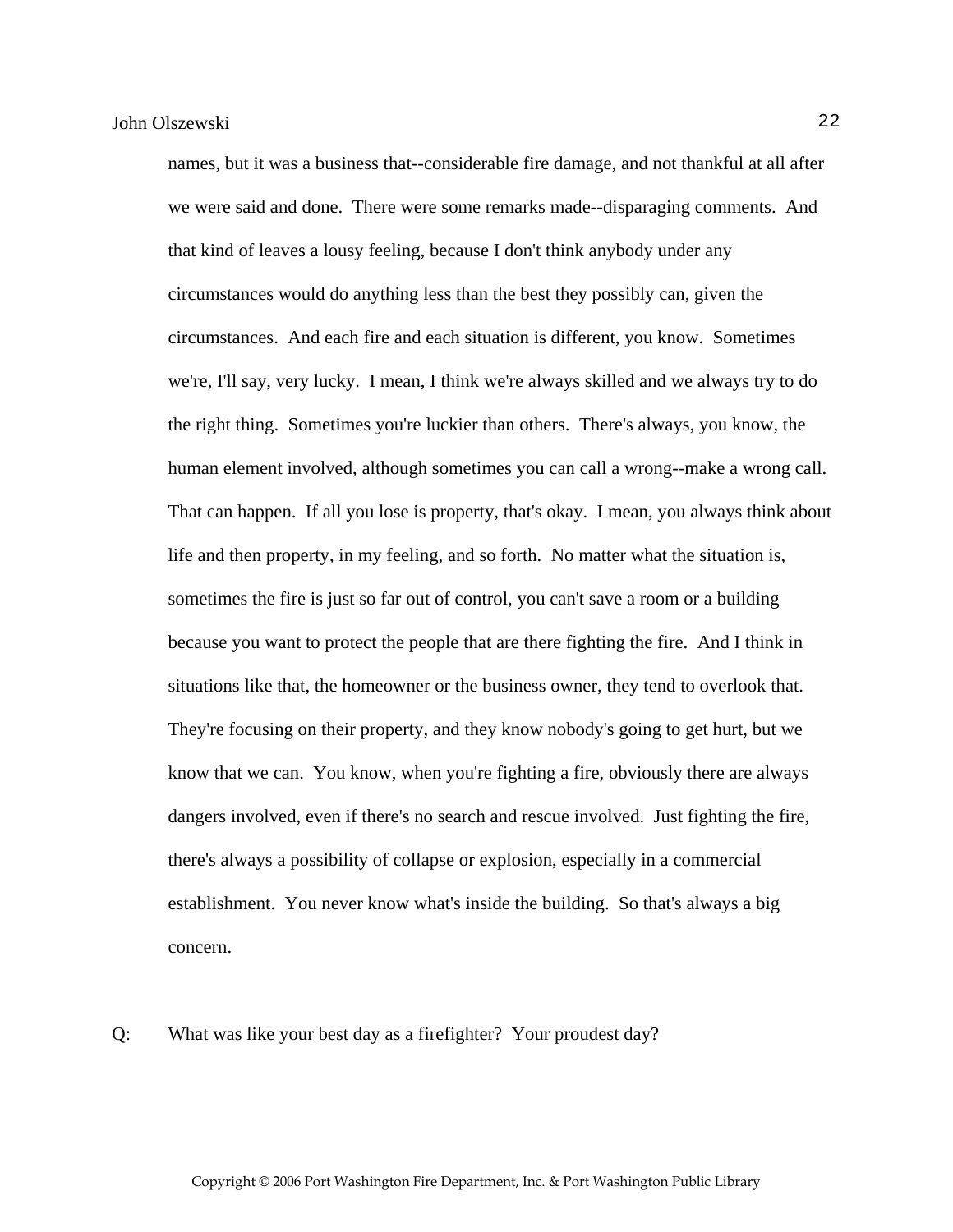- JO: [My proudest day. Yeah, my proudest day goes along with my--with my saddest day. A](http://www.pwfdhistory.com/trans/olszewskij_trans/scrapbk084_pz_web.pdf)  bunch of our firefighters were given awards after the Bobby Dayton fire. And when they presented us with the medals and the certificates, I was very proud to be a part of the fire service. I was proud because my kids were there. But, at the same time, very sad, you know, given the circumstances. But I was proud of the camaraderie of during that fire, after that fire, and, honestly, since that fire, I think the camaraderie in the fire service really has gotten much tighter, much closer, I think.
- Q: Because of the intensity ...
- JO: I really think, yeah. Really, it brings you together as a family. It brings you together like nothing else can, when something like that occurs.
- Q: Do people still call the Fire Department if they have a cat in a tree?
- JO: (Laughs).
- Q: I mean those weird calls.
- JO: We get some screwy calls. Like I hear more ambulance--crazy ambulance calls than I do fire calls. I mean, fire calls, honestly, we don't have too many weird ones, no. I mean, we've had a few like that with a cat in the tree, or ...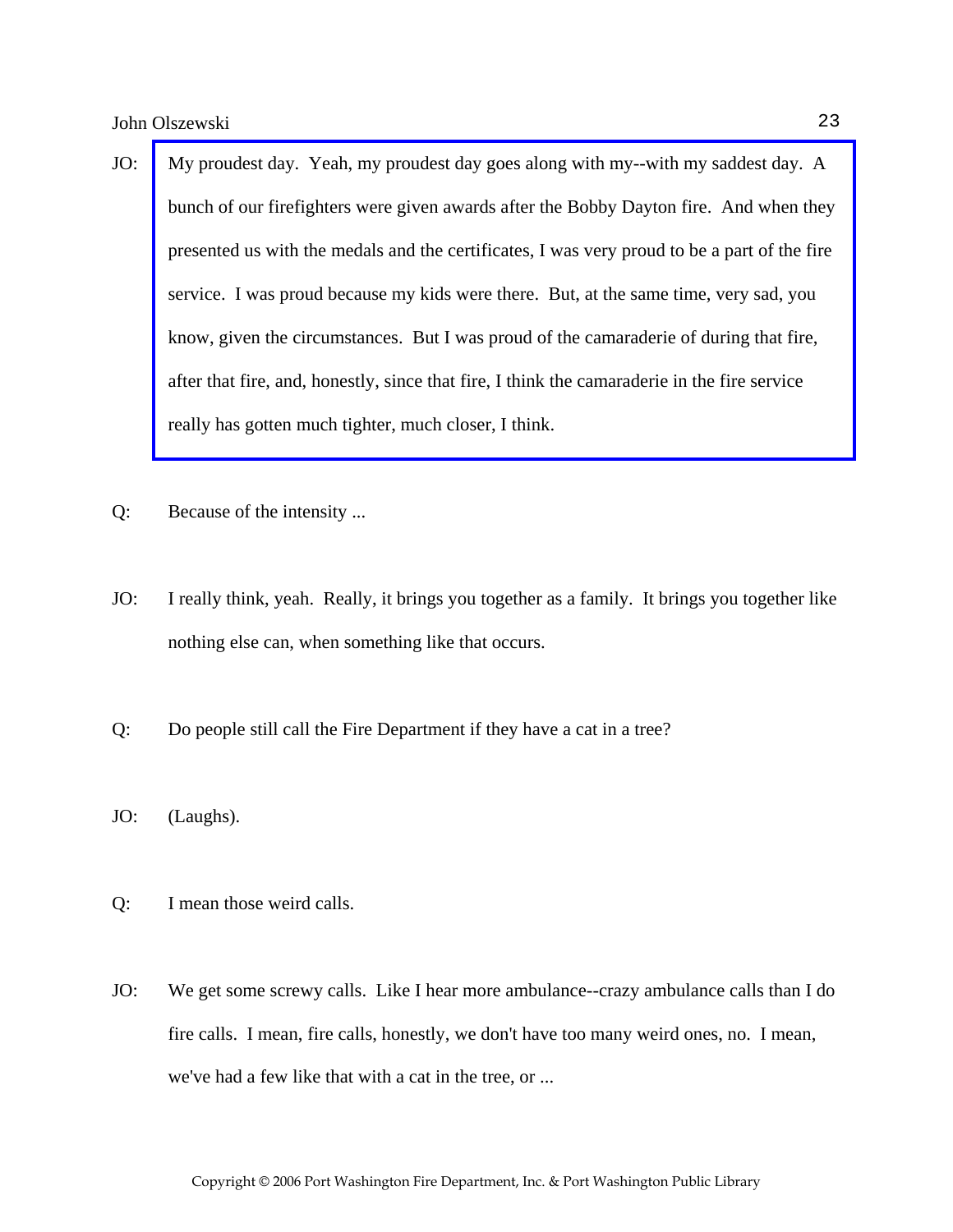#### Q: And did you get the cat out?

- JO: ... a kid's stuck in a bathroom. I mean, who do you call? Well, you can call the police or let's call the Fire Department, because they can break into the room. So, I've been on several calls where, you know, a child--toddler--not an infant, but a toddler or something went to the bathroom and locked the door for whatever reason, and they don't know how to unlock it. And you have to laugh when you get there. As long as you get the kid out, and he's crying usually, and the parent is all upset. But sometimes common sense goes out the window. So, calls like that you get. But the ambulance calls that you hear come over are very strange. I mean, I would not call an ambulance for a nosebleed, as an example. But, you don't know the situation or exactly what's involved on the other end. But, when you hear certain calls like that, or, you know, a stomach ache. I mean, some of the calls--the description of the calls--sound a little strange. No doubt about it.
- Q: Did you ever have a narrow escape, yourself?
- JO: No. No, I consider myself very lucky. I've always had good people surrounding me. I remember, again, a fire early in my career, where I was on a line. I had a water line. I was inside a very confined area. I was having trouble moving this line. And I remember turning around and yelling to push the line forward so we could move, and when I did that, I turned around and there was nobody there. So, that kind of gave me a strange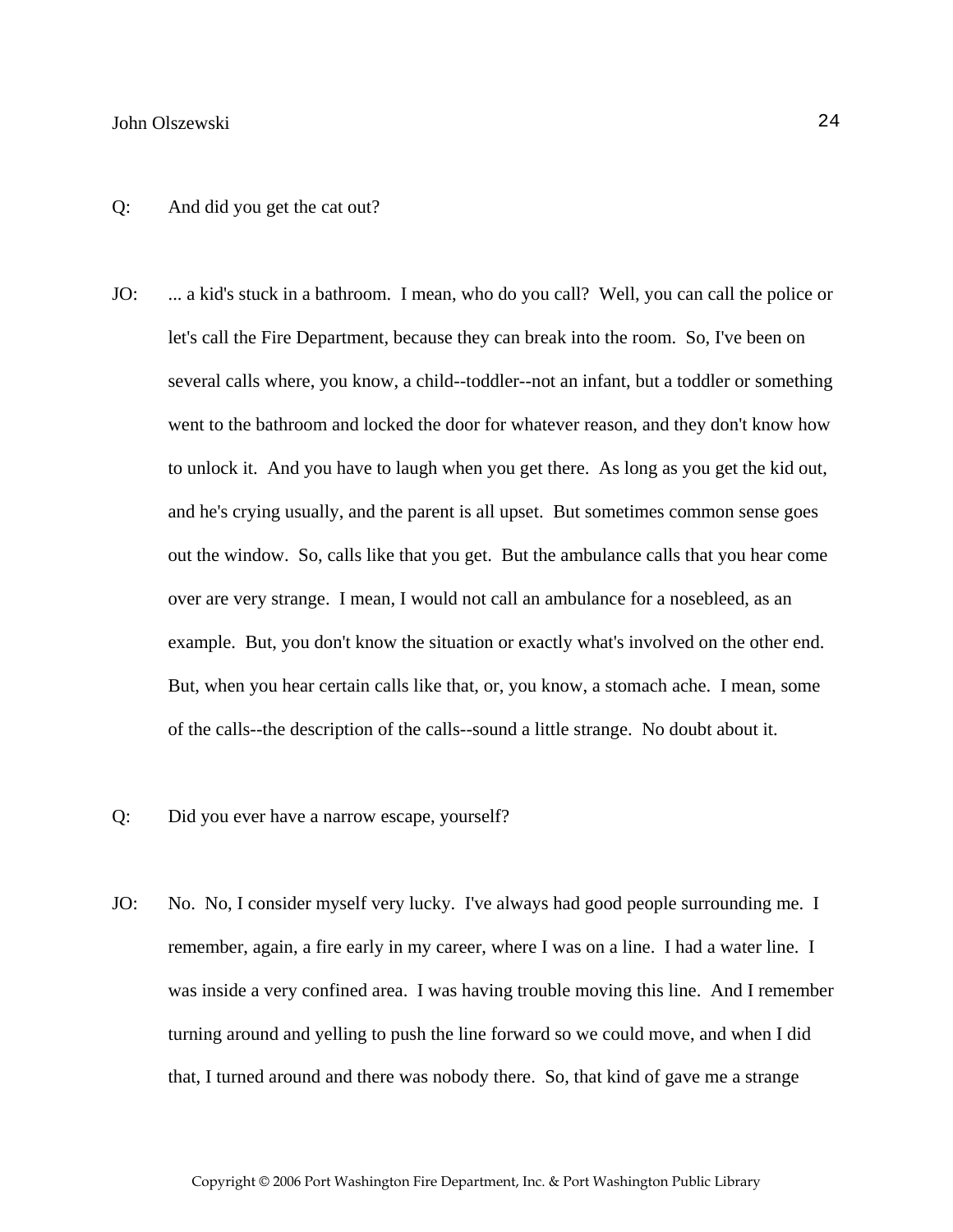feeling. Because somebody'd bailed out on me, and then you get a little worried. You know, you wonder why. And so we had words after the fact. And I don't know whether I accepted his explanation or not, but luckily nothing happened because of it. I was still able--big situation ...

- Q: Where was he?
- JO: I'm sorry?
- Q: Where was he?
- JO: He just decided he'd had enough, and his Scott Pack wasn't working properly, but instead of letting me know, "Hey, I've got to back out," he just began to back out. So, he left me kind of standing there with the hose line. And that's something you never do. You never leave somebody on the line by themselves. You never leave anybody in a tight situation by themselves. You always make sure. You tap somebody on the shoulder. You work as a team. You have to be a team. People have to know what you're doing.
- Q: What do you do--or how do you deal with the traumas, or, you know, the post--do people get post-traumatic, you know, kind of stress things from fires? Firefighters?
- JO: I would say. I mean, you know ...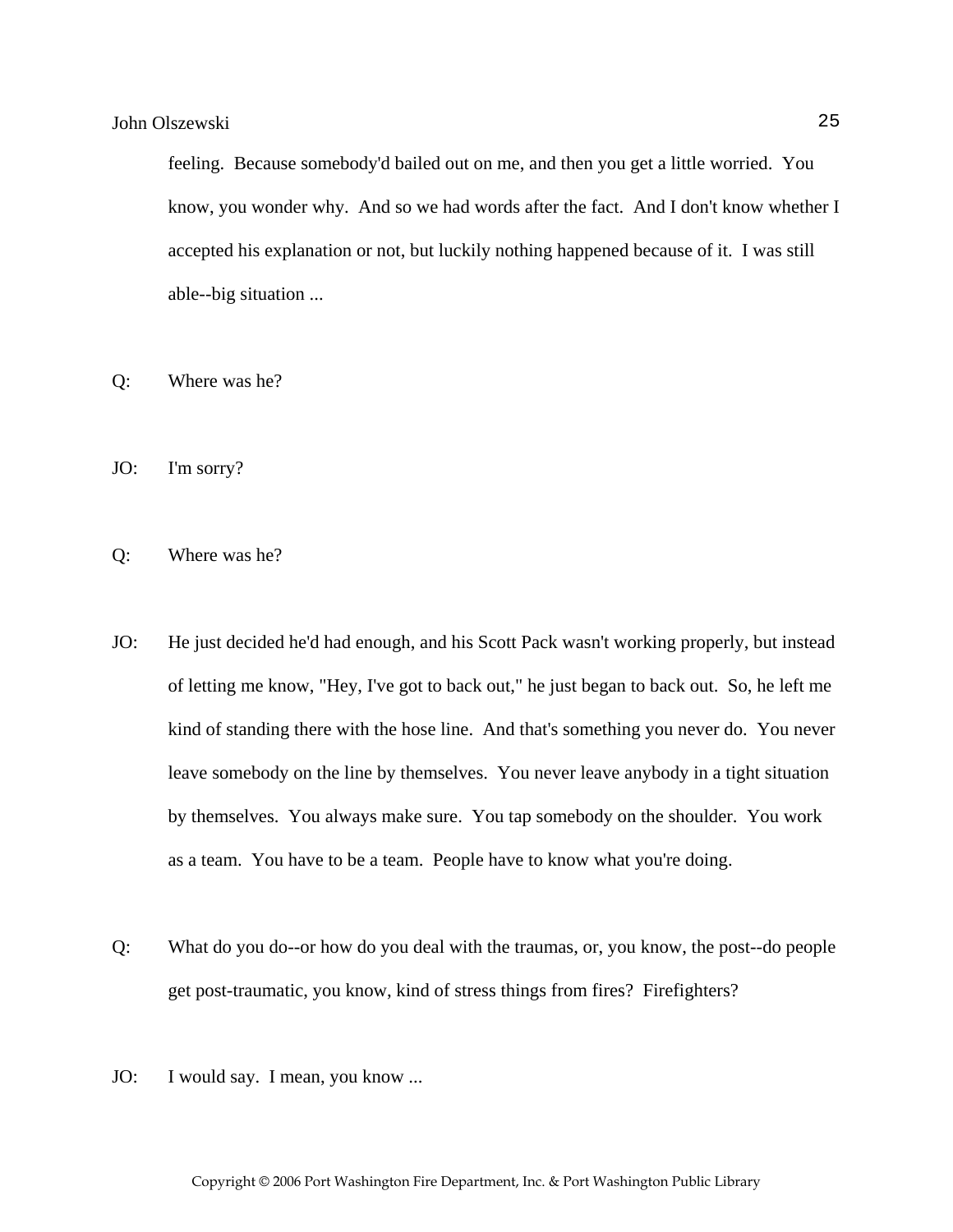- JO: What do you do? I guess the best thing is to talk to people really. Seek professional help if you can. It's available if there is ever a situation like that. But I think talking to people--I find myself to be kind of a private person. And, even at home, my wife has to drag information out of me. So, I kind of hold things in and hold things in until I can't anymore. But, I think that's the bad part of it. I really think it's important to get out and get your feelings out and ...
- Q: Is there a mechanism in place in the Fire Department for guys, if ...
- JO: If there's ever a situation that warrants it, there's always help available. All you have to do, you know, any company officer, any Department officer, you just have to just let them know, and then help will be found. We've had situations over the year. I know when I was Captain, we had situations where people did need specific help. And if we couldn't provide it--whether it's financially or other ways--I mean, we have people from all the walks of life that are members of the Department, and they know how to get help to people. Our chaplain, Tom Tobin who's been chaplain forever and ever, he's a blessing. He's a godsend to the Department. Like him or not--you'll hear controversy (laughs) about that--but he's been a wonderful human being, and he--I've used--you [know, I bounced things off him even when I was Captain, and he was a tremendous help](http://www.pwfdhistory.com/trans/olszewskij_trans/firefoc900322_pz_web.jpg)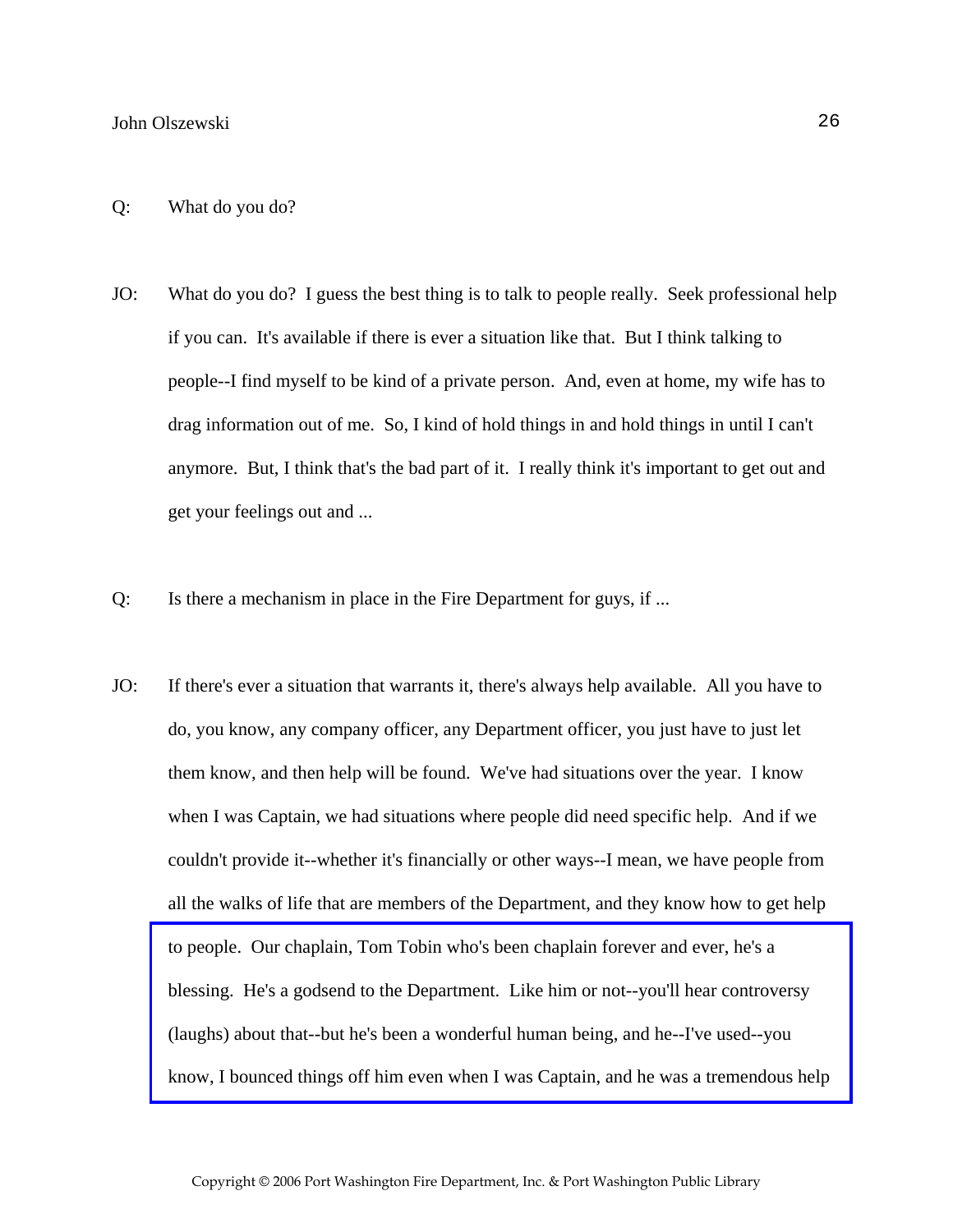for some of my members for some of the help they needed. Just in directing us and seeking the type of help that they need. It's always available, and nobody will ever shun you if you need help. The biggest problem is for a lot of people to come out and ask for that help. But there is definitely trauma involved. No doubt about it.

- Q: Do you carry any kind of good luck charm?
- JO: No (laughs). I'm not usually superstitious.
- Q: Now, does your son, or your daughters--were they ever interested in joining the Department?
- JO: Well, back to the same thing that I mentioned about the younger people. Once they went on to--my son--my daughter was actually, yes, she came back from college, and she was toying with the idea of joining the Fire Medics. She had taken her EMT class in college, and she was--her major was in a science field, so she was interested in that. But when she did get out of college, jobs came up and interviews, and, you know, she got very busy with that. And then a boyfriend came up, and before you know it, she started talking to me like, "Dad, I don't really think I have the time to devote." And it does take time. The training takes time. And just the participation. You're going on calls--ambulance calls, in particular. And it's not a ten, fifteen minute call. If you go on an ambulance call, you could spend an hour, hour and a half, two hours there. So, unfortunately, she says, you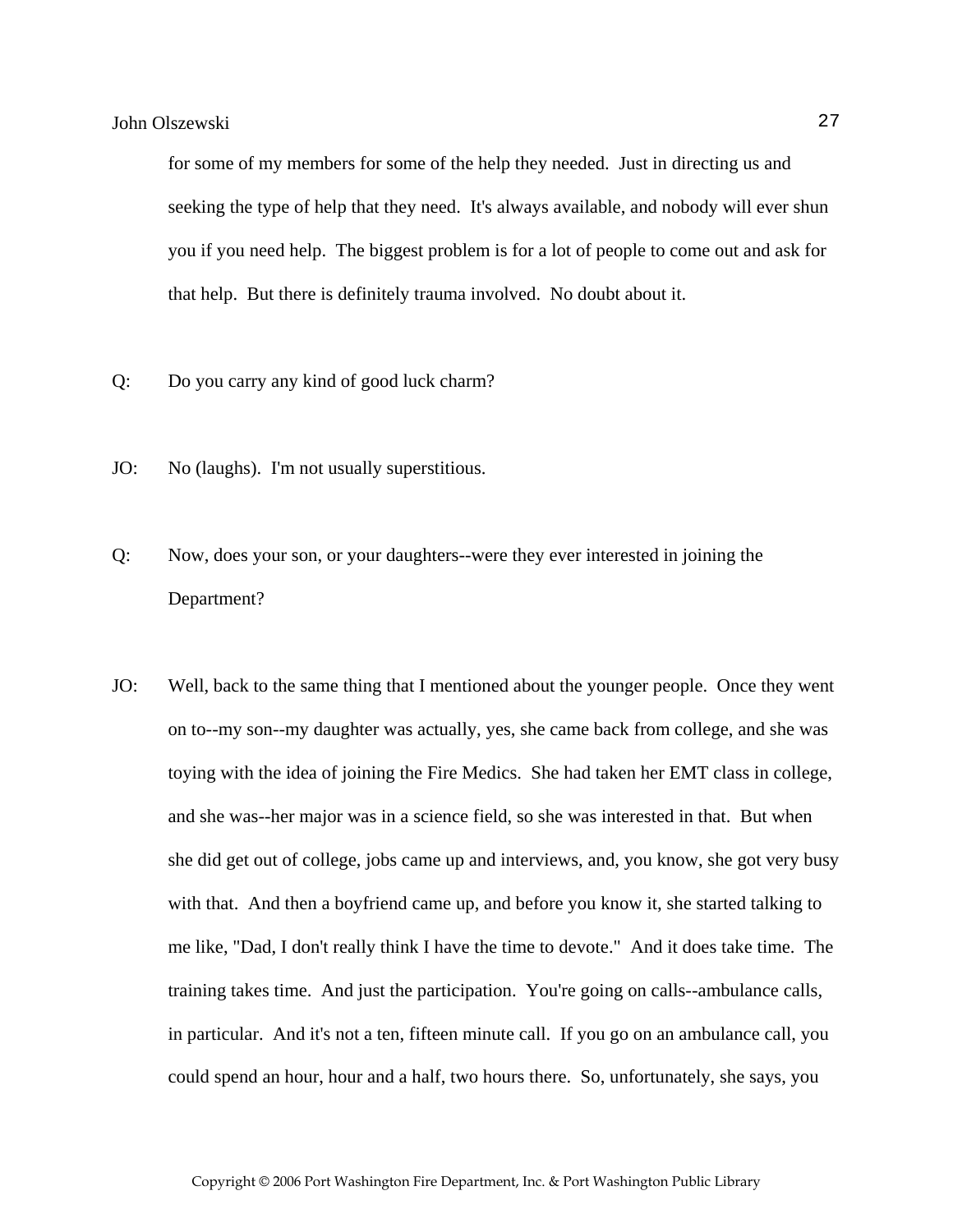know, "I'm starting the new job. I'm going to be working in the City fourteen hour days, and then," she says, "I just don't think I can do it." So, unfortunately, no. And my son, once he got out of college and got the job, he shortly thereafter bought a house, and he's out of town.

- Q: Do you like the social aspects of the Fire Department?
- JO: I think that's a big part of belonging to any organization. The firehouse in particular, because it's such a diverse group. It really is. Similar and dissimilar interests. And when you get together with a group of twenty or thirty or fifty people and their wives, the conversations that come up and the things that you can learn is just--yeah, it's very inspiring to see. I love any kind of a Department function where we get as many people together as we can. I just think that's the greatest thing in the world. And I really believe that it was more of a social hub probably twenty-five years ago, than it is today, I guess, because society is changing and kids have different ideas and they don't hang around with us oldtimers like we did with the oldtimers when we got in, it seems. But the social aspect, I think, is very important, and I love it.
- Q: What makes a good firefighter?
- JO: Determination. Willingness to help. Honesty. I think those are the three best virtues.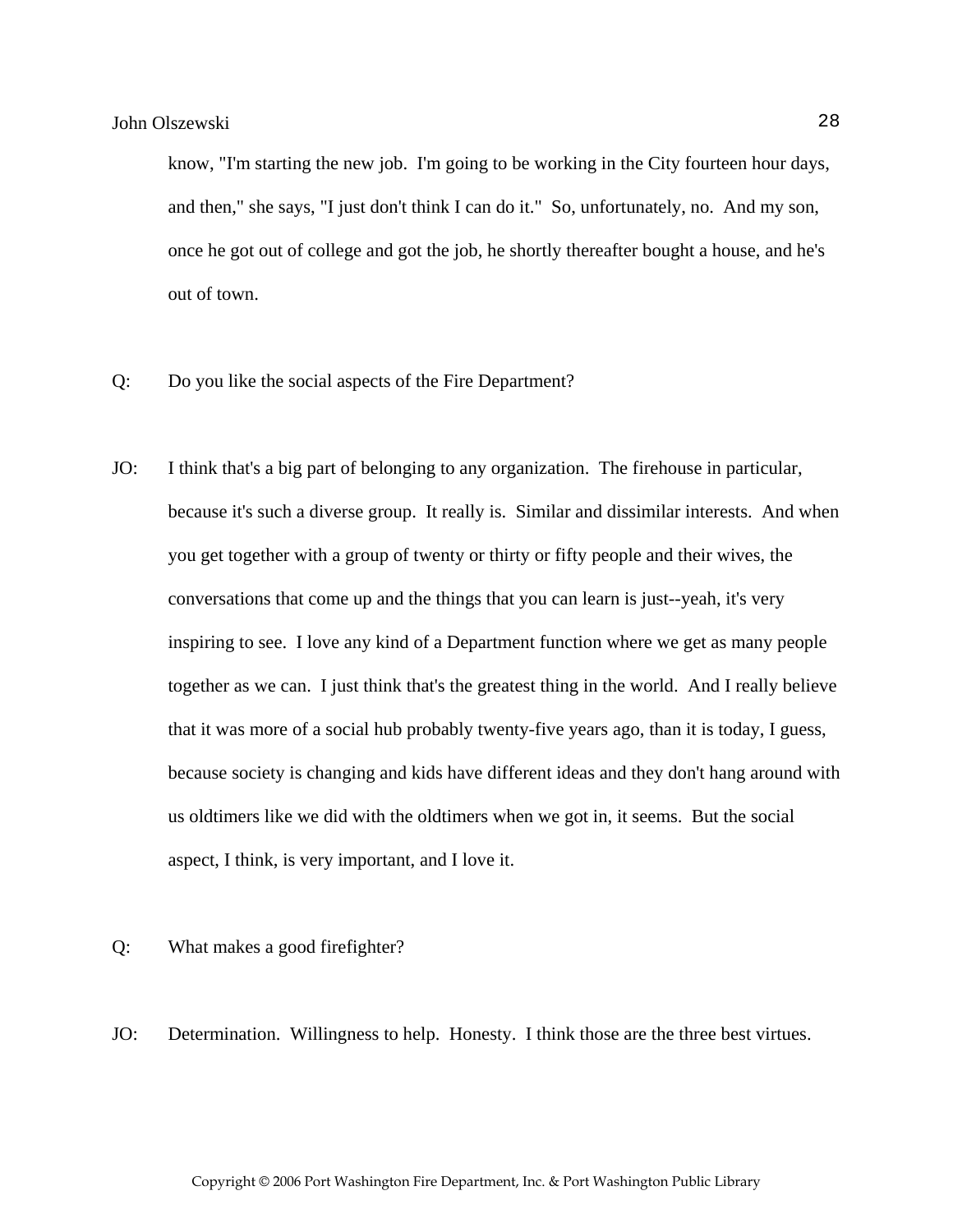- Q: And what about--how did your Department handle 9/11?
- JO: [The Department as a whole did send people into Manhattan.](http://www.pwfdhistory.com/trans/olszewskij_trans/pwfd_911002_web.jpg) Talking with--speaking personally to some of the fellows my own age, they really--if called on, they would have went in and done whatever they had to, but there were many people that really were taken aback by it. Everybody was taken aback by it. But a lot of members didn't really want to go unless they really needed them. I think in any organization, you have glory seekers and you have those that'll do anything when asked, and then you have those that know when to stay away. And that was very traumatic, as you know, for everybody. I think maybe more so for some members than others. But the members that did go in got a great feeling of satisfaction of helping. The Department as a whole, I know we collected food and clothing for not only the firefighters, but anybody who was affected by it and needed help. You know, I think we offered any help we could get--any help we could give, rather. I know, since then, a couple of things were put into place where our equipment is available, God forbid there's another disaster like that. I know the tally of the whole--the City Fire Department and Long Island battalions have made different arrangements to have equipment moved in to strategic locations, and so on and so forth. So, it's made a dramatic impact on the fire service on Long Island, for sure.
- Q: What do you think the future is of the Port Washington Fire Department?
- JO: I'm almost afraid to say. I--the way things are going, if enrollment doesn't change and if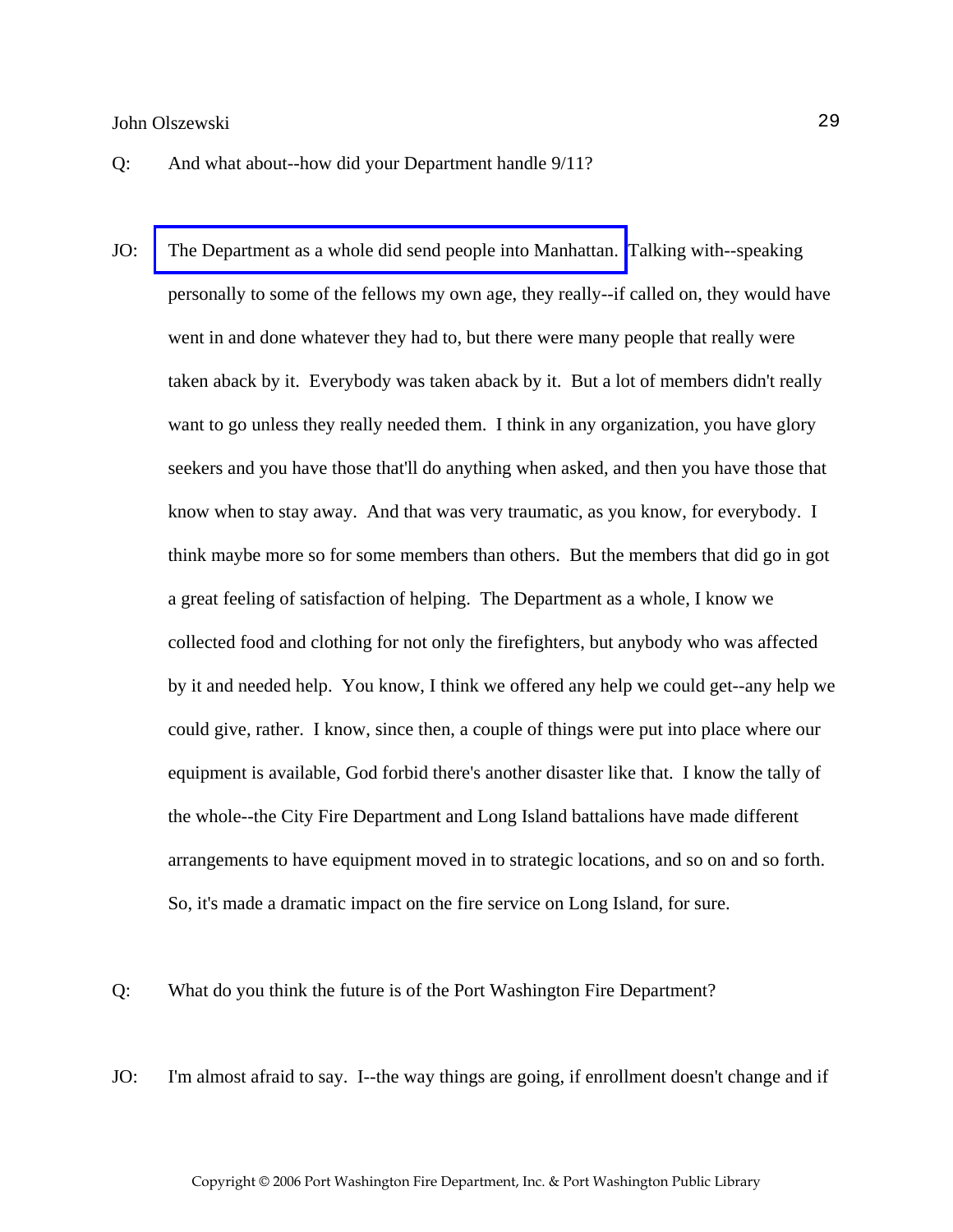we don't ...

Q: Current enrollment is what?

JO: I'm sorry?

- Q: Current enrollment is how many people?
- JO: In my fire company--I can only speak for that; I don't know what the membership is in the others--but my fire company is down to about forty-seven members of a charter of one hundred.
- Q: And when you joined?
- JO: When I joined, there were over eighty--I think eighty-four members at the time. When I was in high school and thinking of joining, we were maxed out at a hundred members.

Q: Really?

JO: So that was in 1971, so you see what thirty-some-odd years can do. So, I hate to think, but I kind of get the feeling that somewhere down the road, we're going to have to have paid members to augment the volunteers. I think it seems inevitable. Because the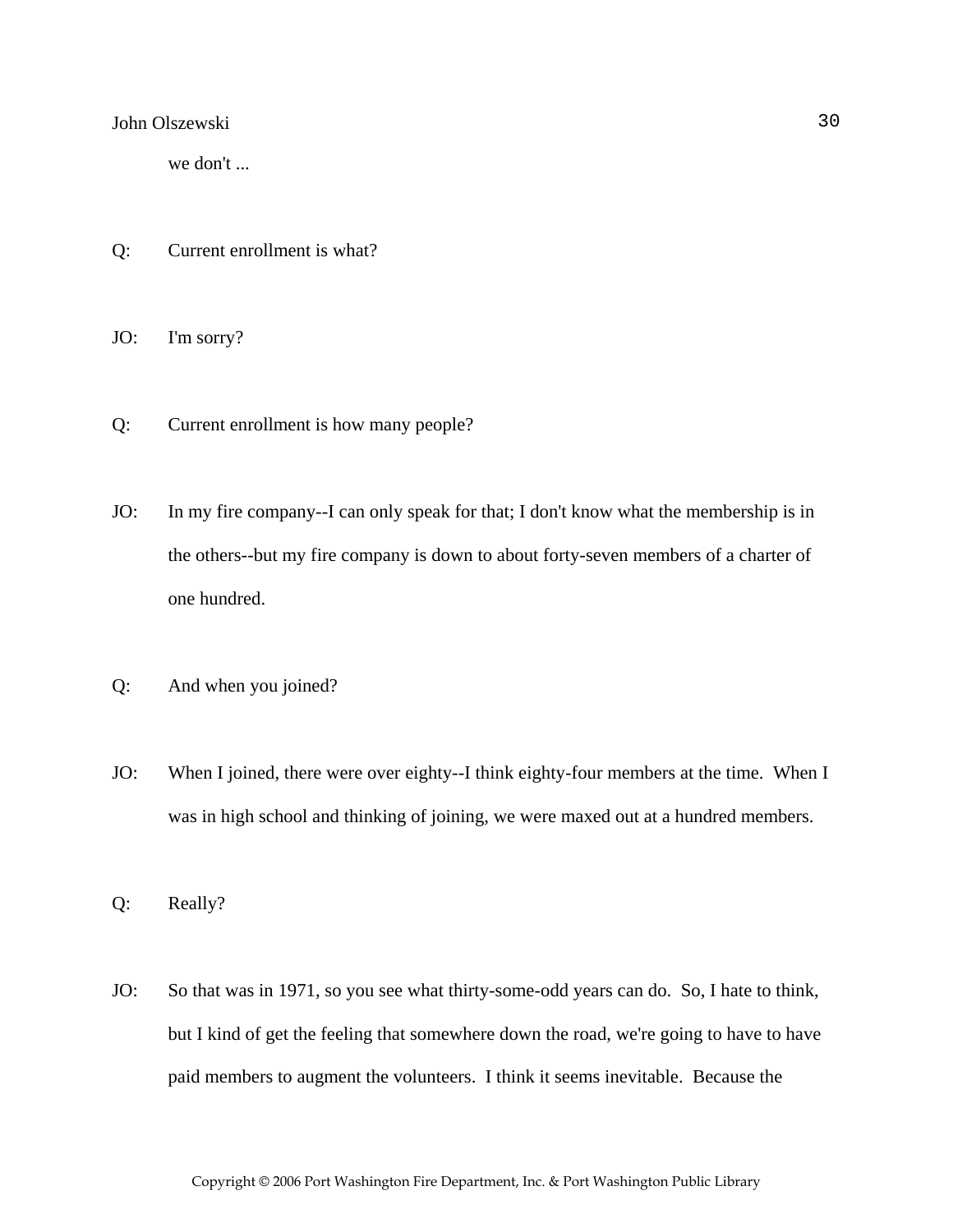population of Port Washington is exploding still--even in 2005. Every time you turn around, there's a new development here and a new development here. And there are people coming in. The median age of the people is much higher than it was, I think, in the '70s. They're going to need help. They're going to need--you know, the ambulance has to be close by. The police obviously are being affected.

- Q: Is that because they can't afford to live here?
- JO: Well, the older folks can afford to live here much easier than the younger folks, you know. They should give some of that money to their kids, so the kids can stay here, right (laughs)? That's easy for me to say, but here my son is living in Suffolk (laughs). And- well, you know what it is, too. The young people that can afford to live here, I guess they're in such a different social environment that they don't really--I don't know whether they don't think of joining, or they just think that somebody else is there taking care of it. Because you ...
- Q: As John Walters pointed out--I interviewed him--and he said, you know, it's basically been a blue collar force. And that people who hold blue collar jobs can't afford to live here.
- JO: That's what it comes down to. I mean, if I had to move back into this town today, I'd be hard-pressed to pay the kind of the prices that are here. I'm glad that I'm here. I'm glad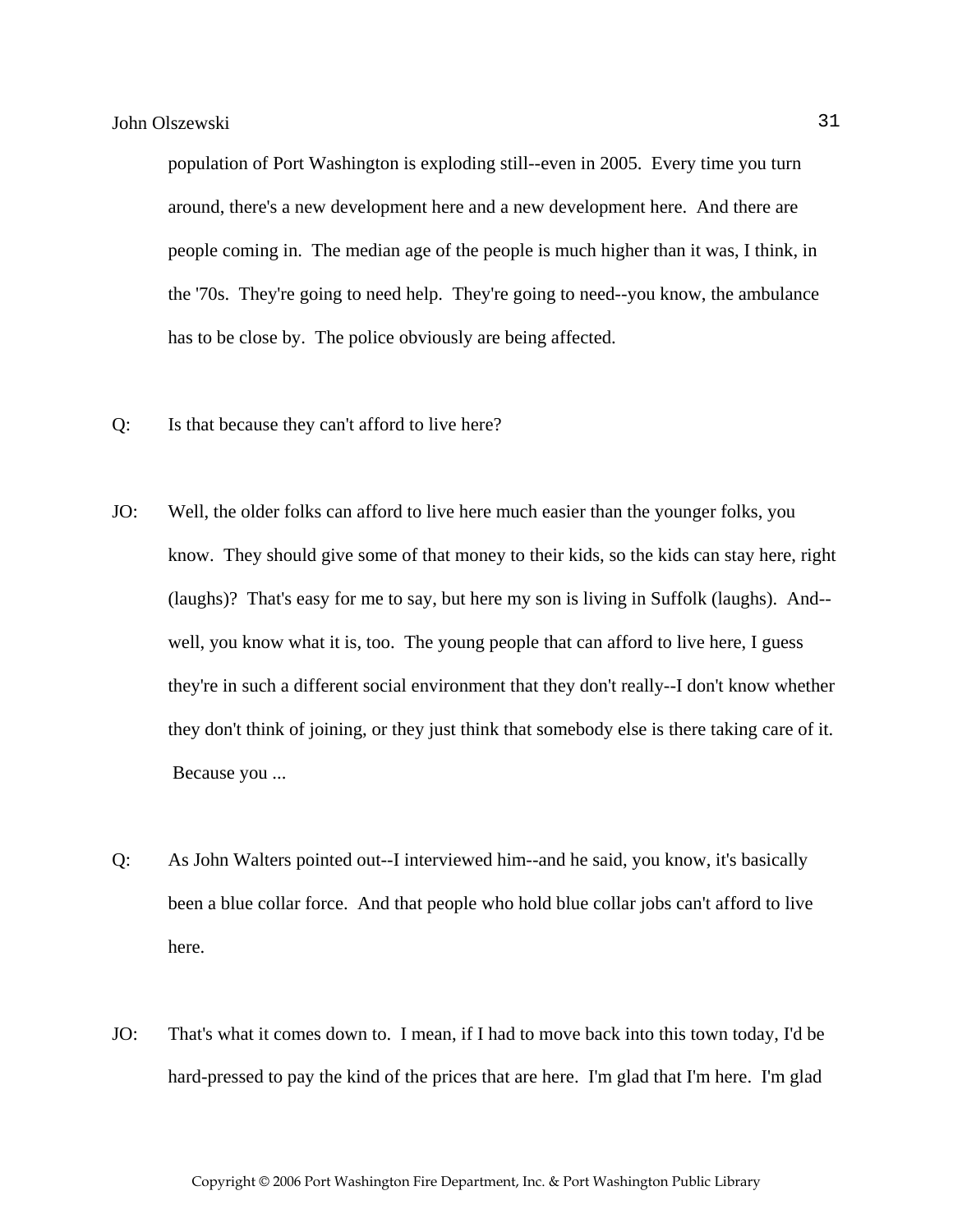that I have the equity in the property that I have. But doing what I do, I don't think I could live here today, like with today's prices. And that's the sinful part of it, you know. I wish--you know, people talk about low income housing and affordable housing. And everybody loves to talk about it. Everybody--it makes them feel terrific to talk about it. But you don't see anything happening. Not in this area anyhow. The new development that's going up here in the Dallas property, I don't know you--it's affordable, I guess, but it's not affordable to anybody under sixty-two years old. So, you're limiting a piece of property and some residences maybe some young people could afford, but you're limiting them to sixty-two years of age or older, which is a shame.

- Q: So, as the town is growing and the Department shrinking, they may not have ...
- JO: It's going to be a problem. I don't know if it'll be in my lifetime, but I think down the road somewhere, it's got to become a situation where if we don't provide, you know, some kind of affordable housing so that we maintain some of our younger people, I think we're going to be hiring people to do the firefighting.
- Q: How have you been able to integrate this into running your business? I mean, that's, you know, you having a busy business.
- JO: It's tough at times. It really is.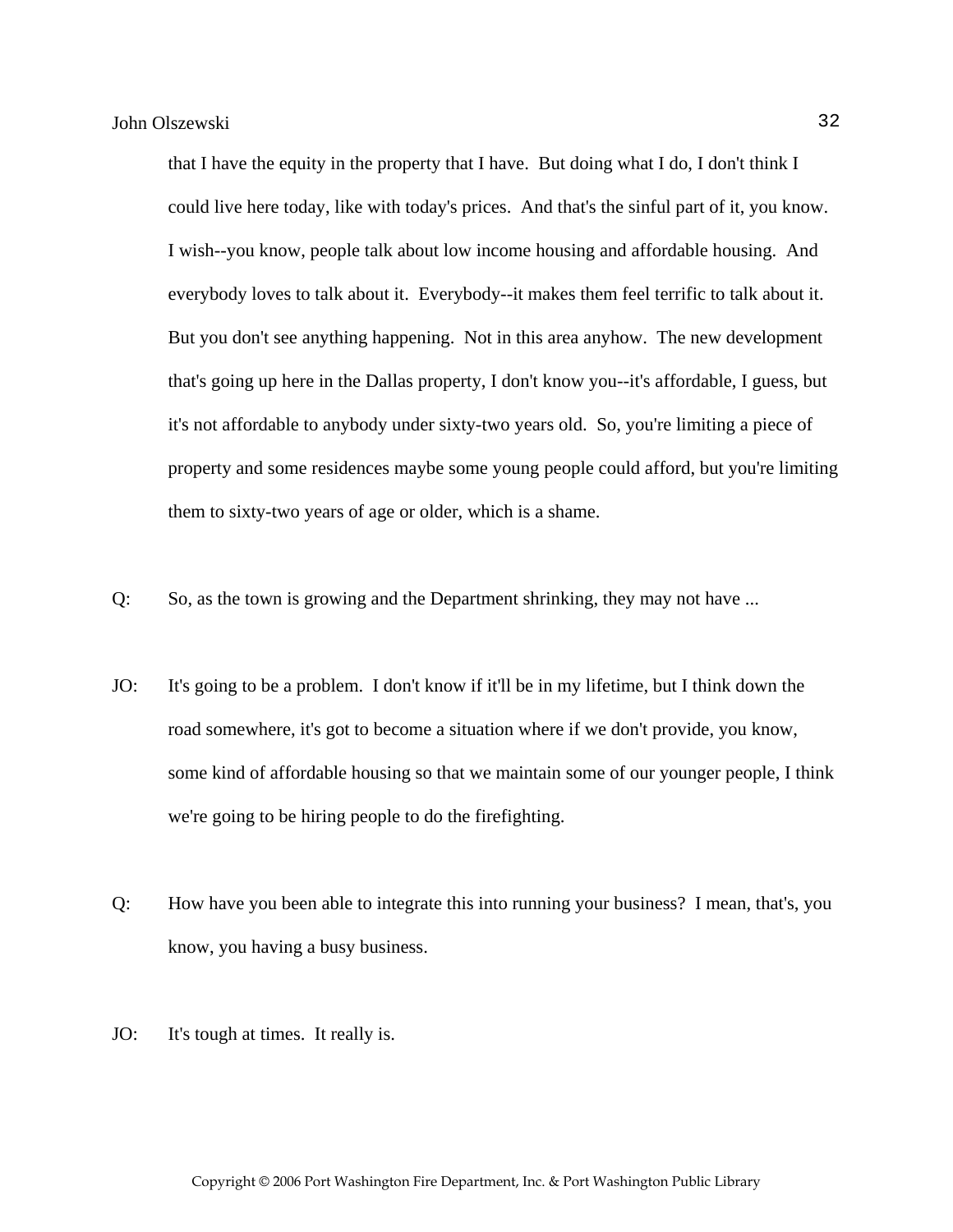- Q: But I guess you ...
- JO: Well, see, as you get older, you tend to fight fewer and fewer fires. I think more of my time I'm go--I know more of my time now is dedicated to the administrative aspect of the fire company and the Fire Department than it was twenty-five years ago. Twenty-five years ago, I didn't want to know about paperwork, and now that's all I seem to be doing is paperwork.
- Q: What kind of paperwork?
- JO: Well, when I say paperwork, I mean just the day-to-day running of the firehouse. It's not necessarily paperwork per se, but, you know, making sure bills are paid. Making sure appointments are made. Maintaining the firehouse itself. Anything to do with the firehouse. Anything to do with the finances of the firehouse really has to be maintained, and again, as you get older, you kind of fall into that category where, now this is going to be your job. You're not running to fires, so, you know, we can use you up here in the office.
- Q: Who cleans the firehouse? How does it stay so clean?
- JO: We actually have a member who also is a custodian for us part-time. You know, he comes in a couple of days a week and takes care of things. And then, you really have to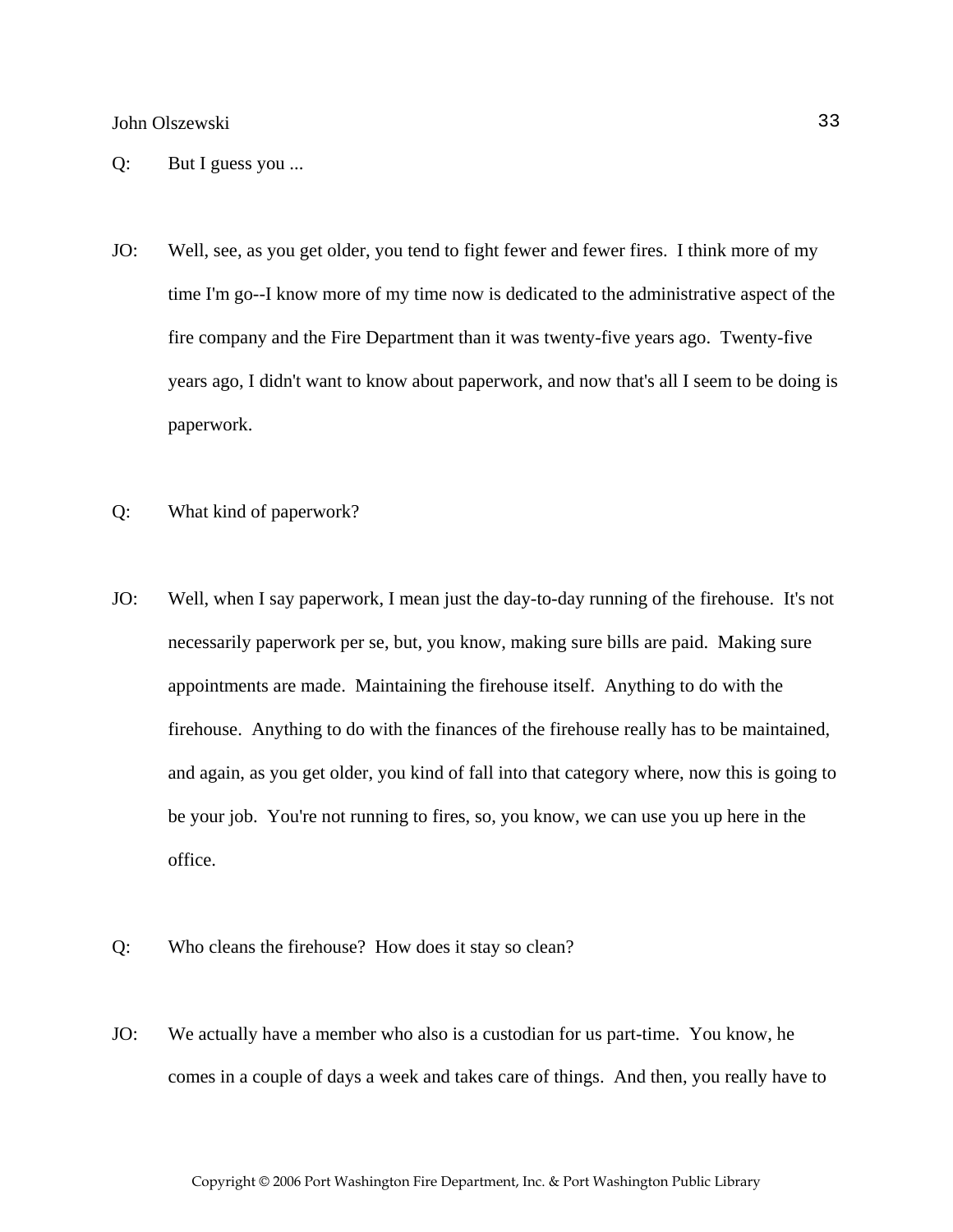stay on--the major things, we contract out. You know, we have people come in to do the painting when needed, and so on and so forth. So--but you have to stay on top of it. It's a big building.

- Q: Right, it is.
- JO: Things break. Things tend to fall apart. A lot of the things get done just through normal work nights every week. We get together and, you know, if you need a light bulb or a fixture or this ...
- Q: Thursday night.
- JO: Thursday night, yeah. Every Thursday we're up there. One Thursday a month is reserved for training specifically, and then three Thursdays a month are to maintain the trucks and to just keep the firehouse in good order.
- Q: What's the most important lesson you've learned in firefighting.
- JO: Not to underestimate anybody. Because I have learned that, whether you're a Captain or whether you're a rookie, somebody else talking may have the best idea of the day. And, in particular, at an emergency scene, in an emergency situation. And really, somebody mentioned that to me, I think, when I was a Lieutenant. And that is, don't discount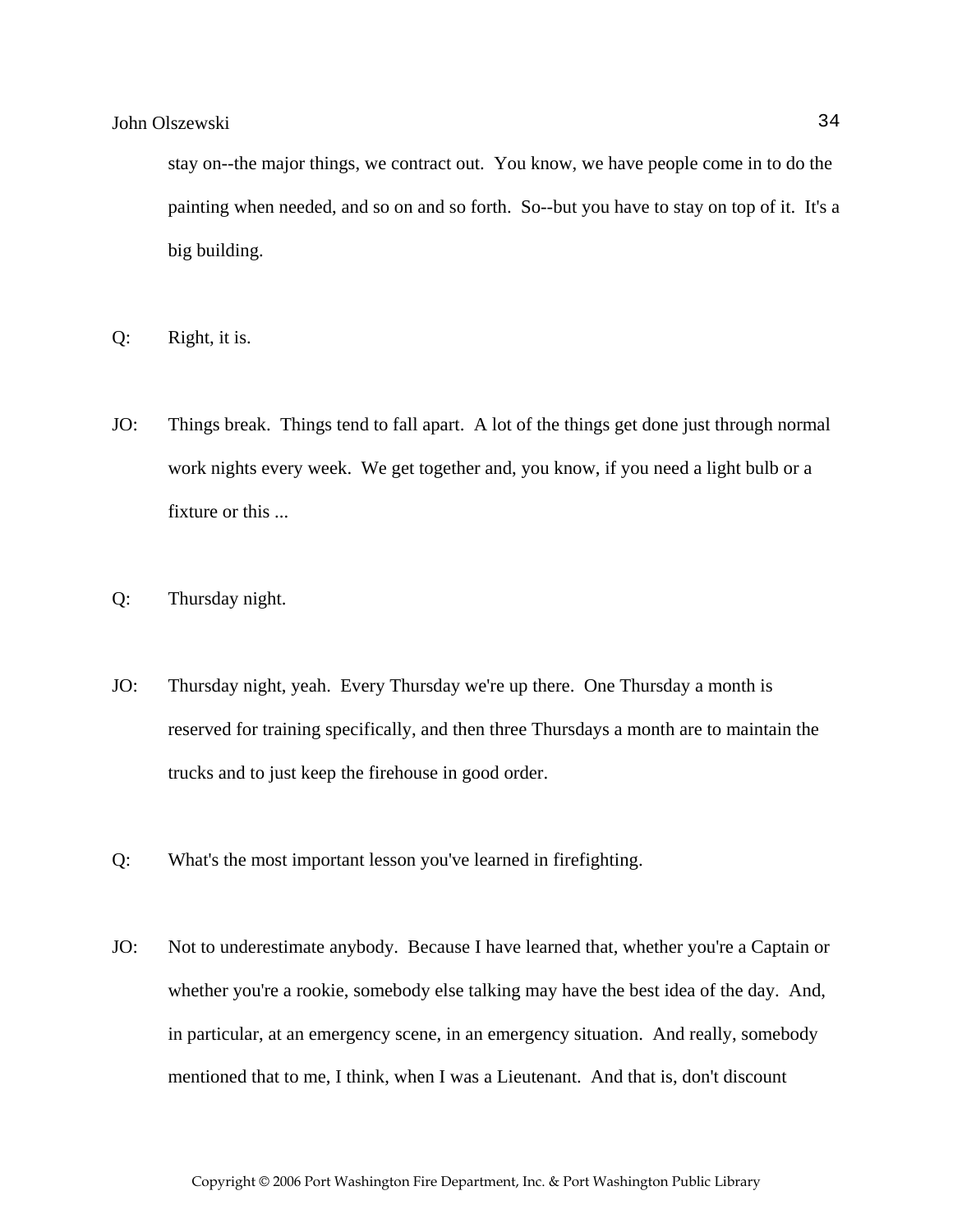anything you hear at a fire. And I didn't really know what they meant, and then after the fire, we sat down, and [Coplay ?] who was an ex-Chief. And I said, "What the hell are you talking about?" He said, "You know, sometimes, you get the lowliest guy come up, and you may think he's just full of hot air and doesn't know what the hell he's talking about, and he may have seen something that you didn't. And he'll make a comment. Just listen to these guys," he says, "because you never know." And it's so true. So, one thing I've learned is really to keep all the avenues open, listen to everybody because everybody has something to give.

Q: So, if you had to do it all over again, would you do it the same way, or differently?

JO: If I had to do it all over again, hmmm. You know, I say that about life in general. There aren't too many things that I'm disappointed with. There are always changes that we'd like to make after the fact. But I don't regret anything I've done, no. No, I don't think I would change much. Knowing what I know today, sure, there are things I would like to change. But I'm certainly not disappointed with how things have gone or with what I've done. I think I've always done what's right for the fire company and what's right for the Department. I'm a firm believer in doing for the comp--whatever you can. Whatever--if I get involved with anything for the Fire Department, I always try to keep the Fire Department in mind. Not me personally--not what's in it for me. You see that mentality and that attitude with a lot of people, and usually those people don't stay members very long. But I really do believe if you're going to do something for any volunteer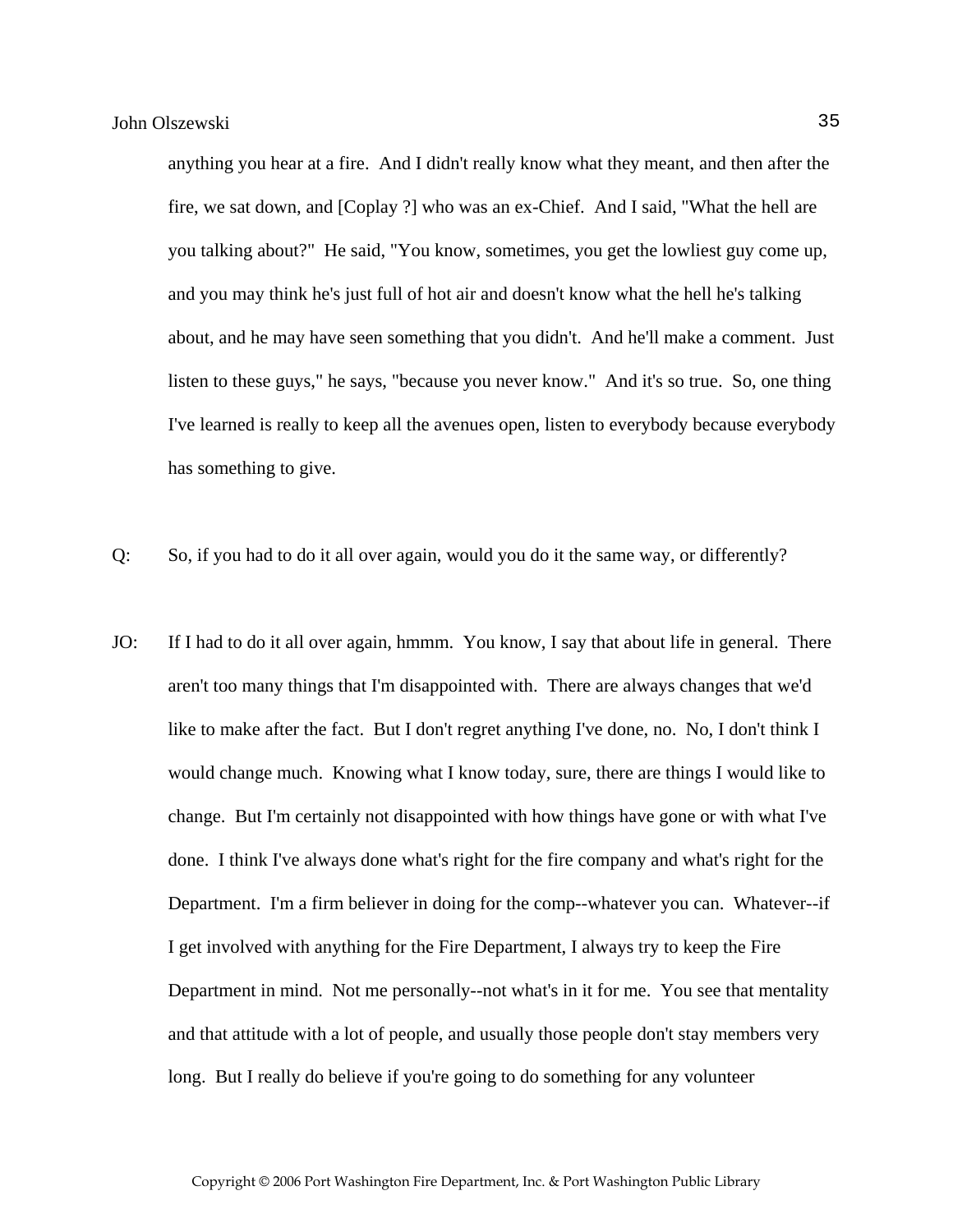organization, give it a hundred percent.

- Q: What about--do you have other community activities?
- JO: Me, personally? I'm a commissioner at the Water Pollution Control District, so that's an activity that keeps me somewhat busy. So, I'm involved there.
- Q: And Peter Zwerlein. He's still there?
- JO: Uh huh. yeah. Yep. As far--now, I've never been involved in sports. I mean, I support a lot of the--I support PYA. I support PAL, but I'm not directly involved. I just don't have enough hours in the day unfortunately.
- Q: Did you make that plane for the seniors' Gambol?
- JO: Well, I'm involved in three Gambols. Yeah, yeah. The plane. I loved the plane (laughs).
- Q: I've got this turned up. Tell me how you did that. I saw it; I don't believe it.
- JO: That was for my middle-age daughter's graduation. That was ...
- Q: What's her name?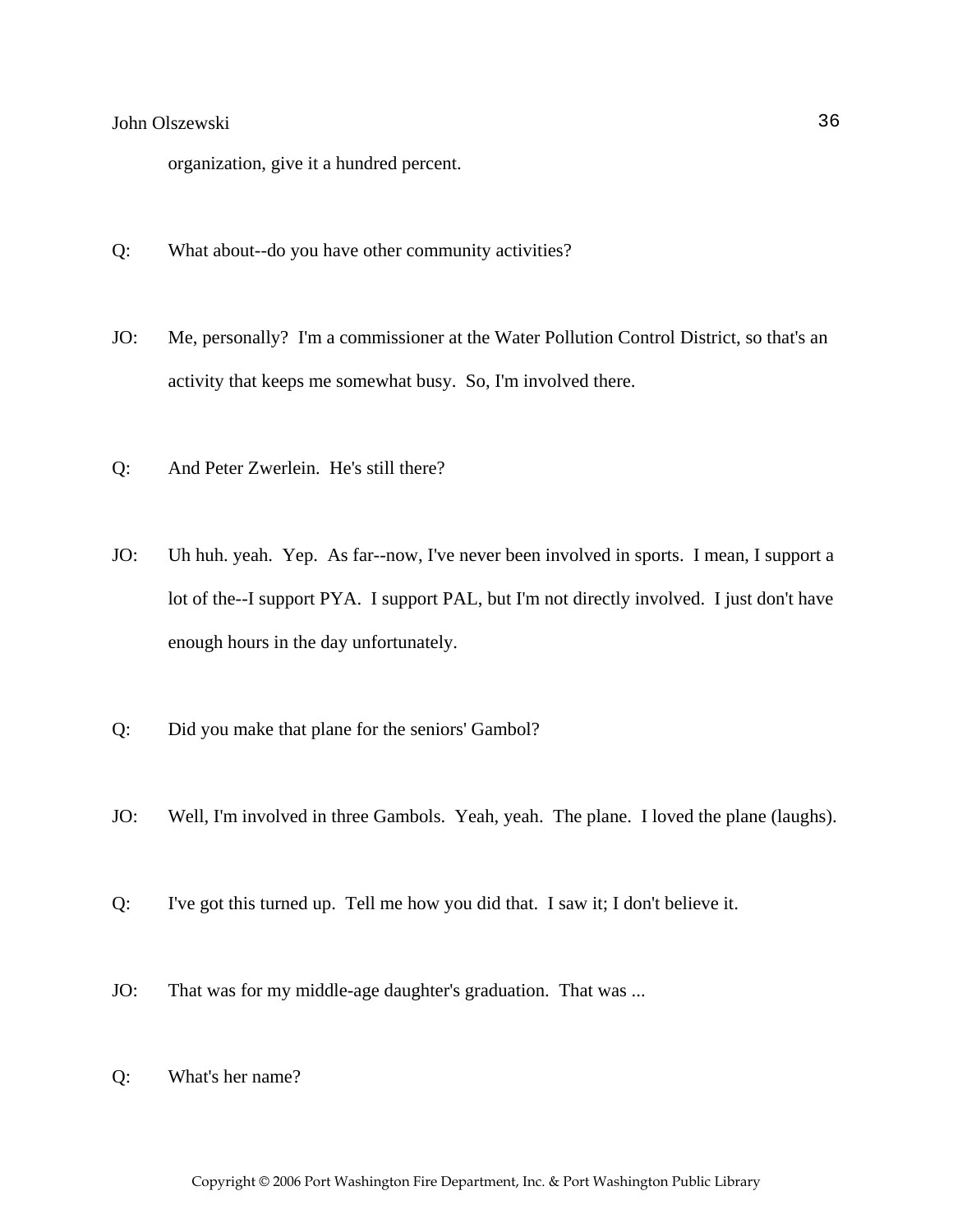- JO: Rachel. Rachel is my middle-age one. In 19--when was that now? 19--oh, I'm losing track of days. When did they graduate? '94, '96, and '98, I think it was. So, she graduated in '96. Could that be?
- Q: And the theme was "Casablanca."
- JO: "Casablanca." Which I had never watched, start to finish, until I was elected to be chairman of the construction committee. So it was a great Gambol (laughs). We could have used a little more help. Like everything else, you know, you always want a couple more people. So when I say I was chairman of the ...
- Q: How did you get that plane up there?
- JO: ... chairmen of the construction committee included me and a co-chairman. That was the construction committee. But the plane was a--originally thought up by the architect who was helping us doing the drawings, who also had a son graduating that year. And he kind of threw it out. He says, "You know, it'd be neat if we built a plane," and we all kind of said, "Yeah, right." And, lo and behold, we started thinking about that, and the idea came to pass that, you know what? we could really use that little roof over the front. We could probably do that. So, we started doing some sketches, and everybody says, "Naw, you know, that's ridiculous. That's crazy." And one thing led to another, and I'm a very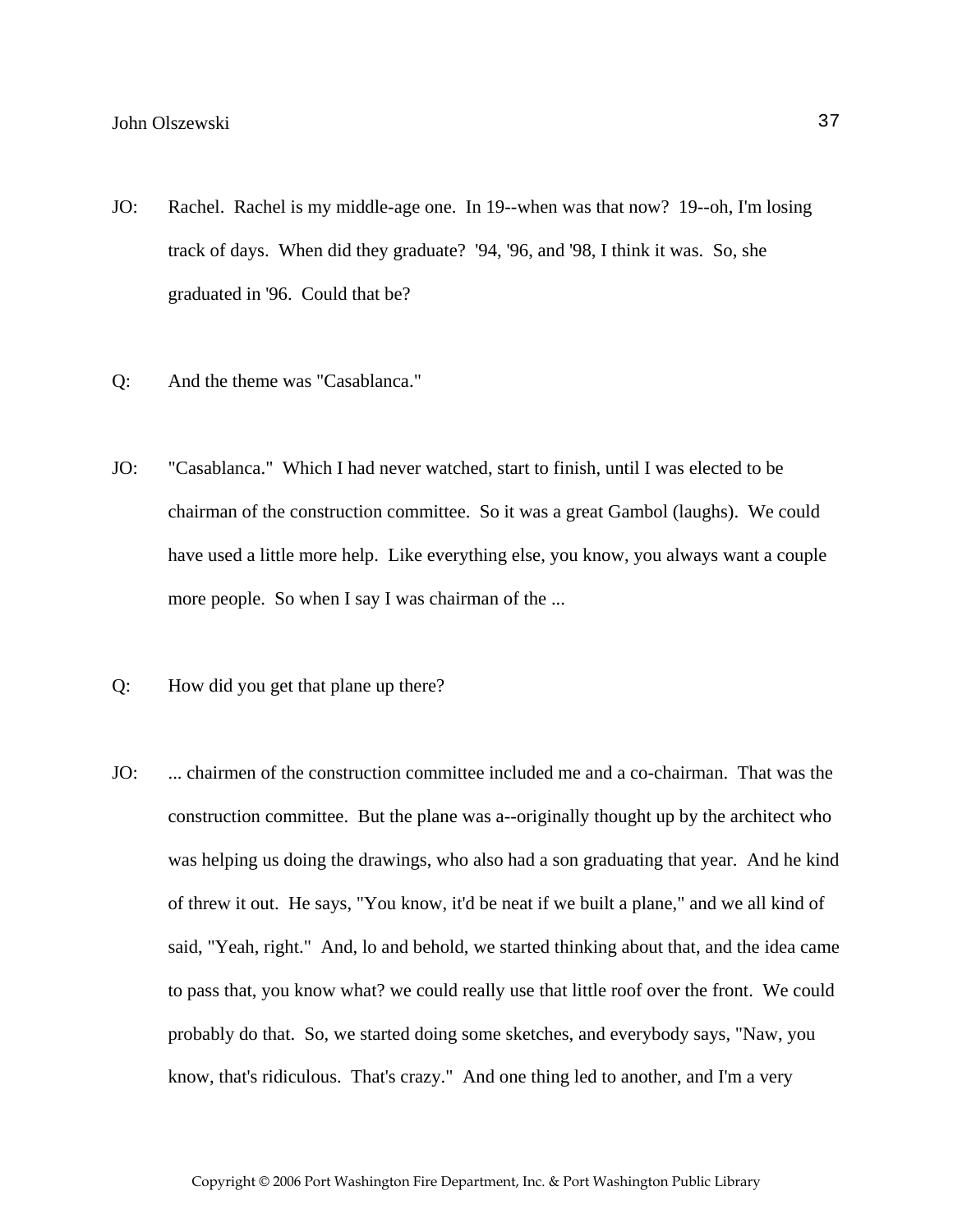determined person when I make my mind up to do something. So, you know, we gave- everybody had their special little jobs, and we decided to build this plane. Anyhow, we started building it, and we had no idea. And we started framing it out of wood. And we knew it had to be heavy enough to hold itself and light enough to put up on the alcove over there. So, two-by-fours and two-by-sixes and two-by-eights, and we made this, what looked sort of like a plane--a fuselage. And we thought about covering it in different material. We ended up using shrink-wrapping for a boat. Long story short is we made it out of four sections, because originally, the first section we built, we did it up at Salem School, and it was terrific except we couldn't get it out of the school (laughs). It was a bit too large to make the turn out of the building. So we revamped a little. We cut it down, and we made it out of four sections. And it was just a lot of fun. It was framed out of two-by-twos and two-by-fours and covered in this shrink-wrapping. And then we brought it up to Schreiber. Oh, before we brought it to Schreiber, though, I did bring it up to my shop, and we painted this white shrink-wrapping. I painted this whole thing with regular silver paint from the automotive paint. And we installed it one section at a time. And I've got to tell you, the closer we got to having it look like a plane, the more people wanted to participate, because they thought this thing was fantastic. And I tell you, we relive this any time we all get together. Whether it's the committee or anybody in that graduating class, we just love talking about that. That whole Gambol was terrific. But the plane was--yeah, that was something I really enjoyed.

Q: And did you do the other Gambols, too, for your other kids?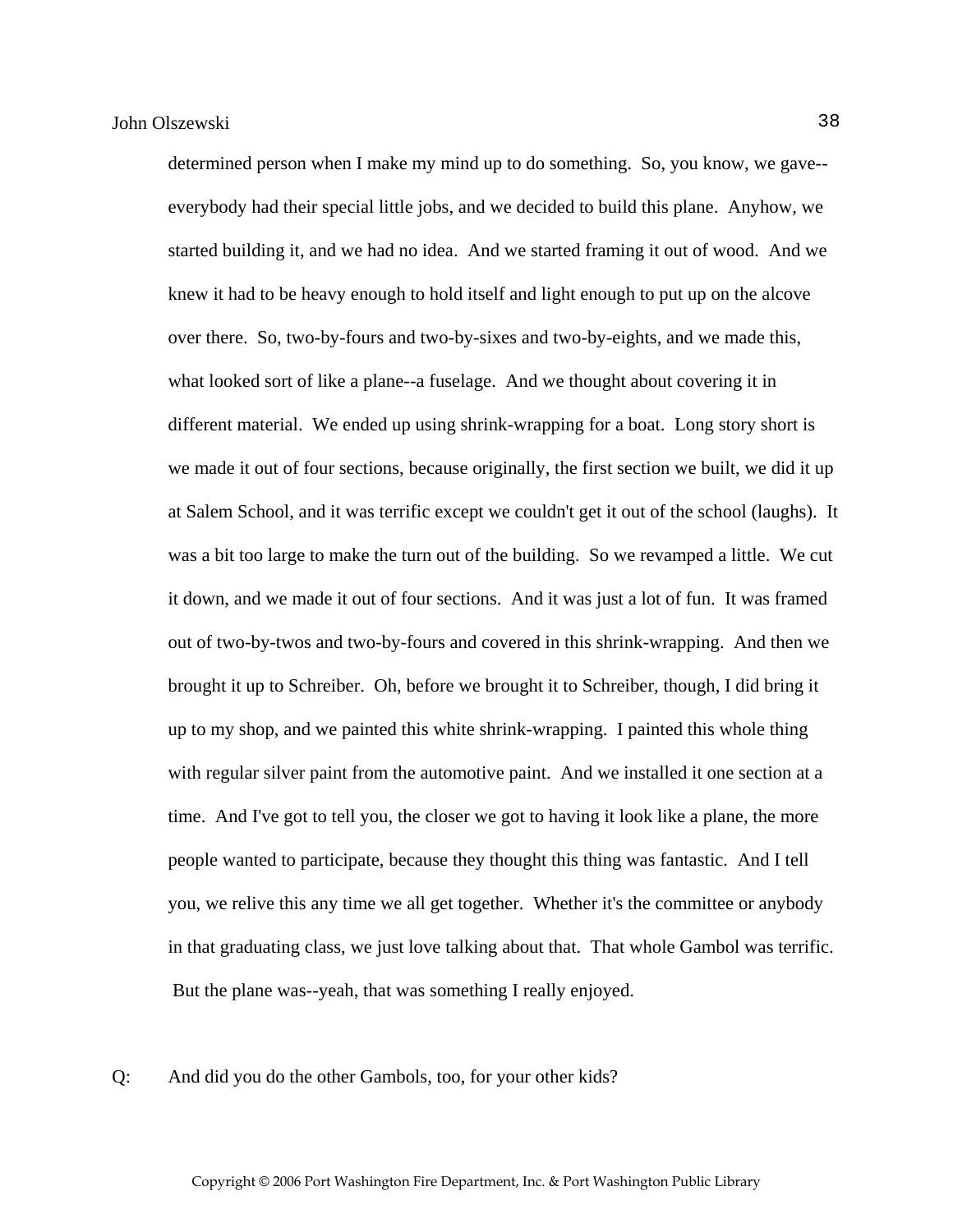- JO: I did. Yeah, I was involved more--not as much as--with my son's gambol--that was the first one. I did get involved, not to the point that I did for the next two. Because I got a little taste of it in '94, and I said, this is a lot of fun. A lot of time, but a lot of fun. And I got to tell you, when you're done with the Gambols--my youngest graduated in '98, and the theme was "New York Rocks." And that was a lot of fun, too. We had a lot of people that we had gone to school with, and a lot of friends participated, and we really had a lot of fun. What I was going to say, though, is when you're done with the Gambol-and the Gambol is just, it's four or five days and nights of working and trying to get all this stuff together. But it's finite. It ends the day of the Gambol. And I've got to tell you, when it ends, the next day you wake up and you say, well, what are we doing to do now (laughs). So, as much work as it is, it's just so enjoyable. We had such a good time, that I would do it again. I would do it in a heartbeat.
- Q: Did you work with any of the firefighters on the Gambol?
- JO: On the Gambol, we had--let's see, four ... [END OF SIDE A; BEGIN SIDE B] ... got crazy up there, swinging a hammer and using the screw drill. We kept him busy. We- what did we build that year? Let me think. We had a big banner across the front. Oh, we built the Brooklyn Bridge for "New York Rocks," for that Gambol. We built, you know, a mock-up of the Brooklyn Bridge. That was one of the things we did. And Donny Wilson who didn't have any children graduating, he helped us out with the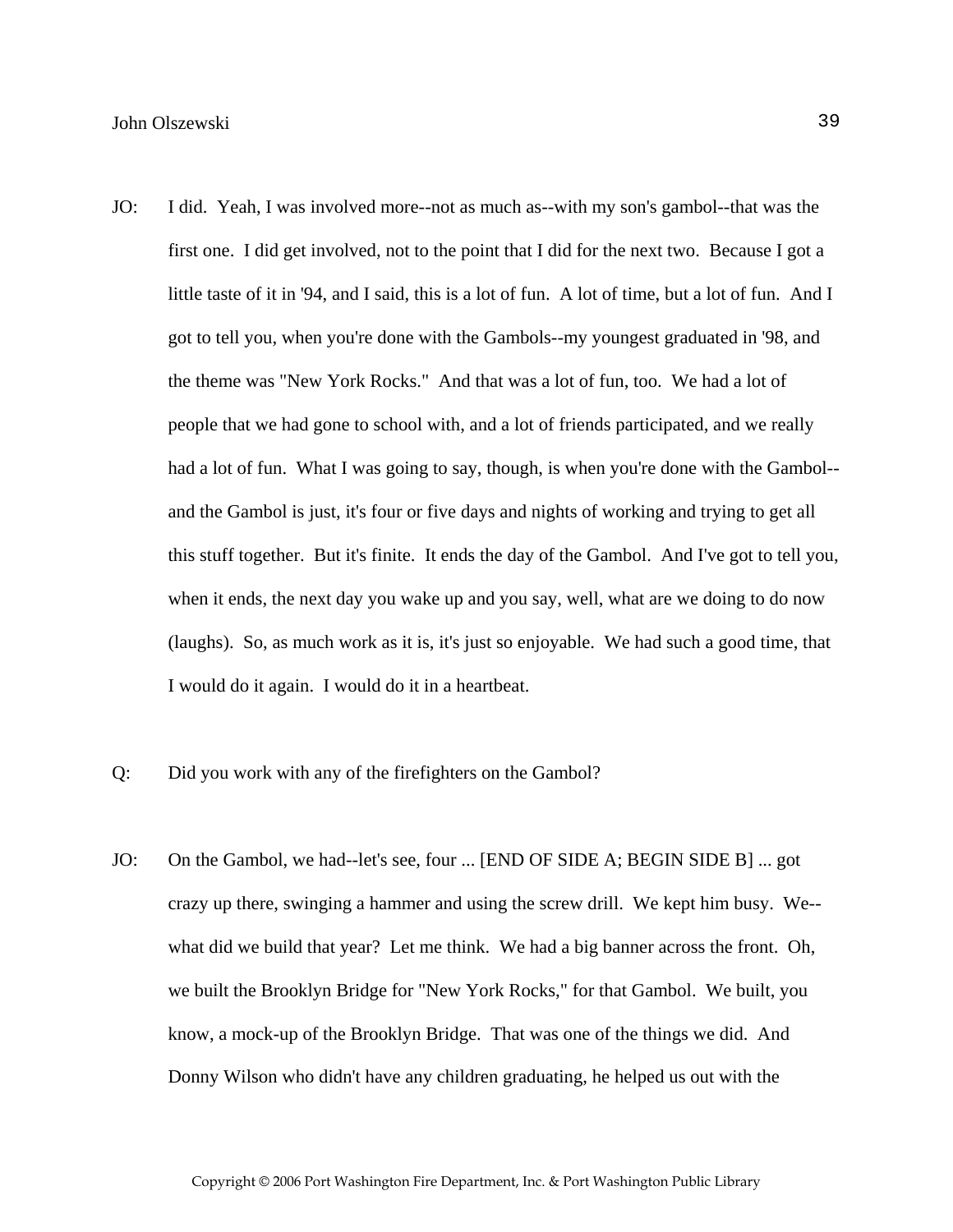lighting and the wiring. He's a member also of Flower Hill. I'm sure there were more. You know, I can't--I can't remember who and what. But I remember know Jim Duncan, I know he had three kids that went through Schreiber, and I think they--I don't think they graduated the same year as my kids, but yeah, you get involved with the parents of the year before and the year after, somewhere during the course of the Gambol. So, we met a lot of nice people; we made a lot of friends. And it's nice because, you know, you know some of the kids. You know a lot of the kids. All your kids' friends you know, and you don't really know their parents necessarily. So a Gambol, you bump into people and you know the name as soon as they introduce themselves, and we've become friends with many of the parents since the Gambol. That was a lot of fun. It was a lot of fun.

Q: So, now, you're the chairman of the Hundredth Anniversary.

- JO: Chairman of the Hundredth Anniversary.
- Q: So what's--what are you doing? What are you planning?
- JO: Well, we have a whole year's worth of activities. Nothing overly dramatic, but, rather than do a typical hundredth anniversary where you have a block party and a parade. The committee got together early in the stages, and we decided, rather than doing that, we're going to do things for the members themselves.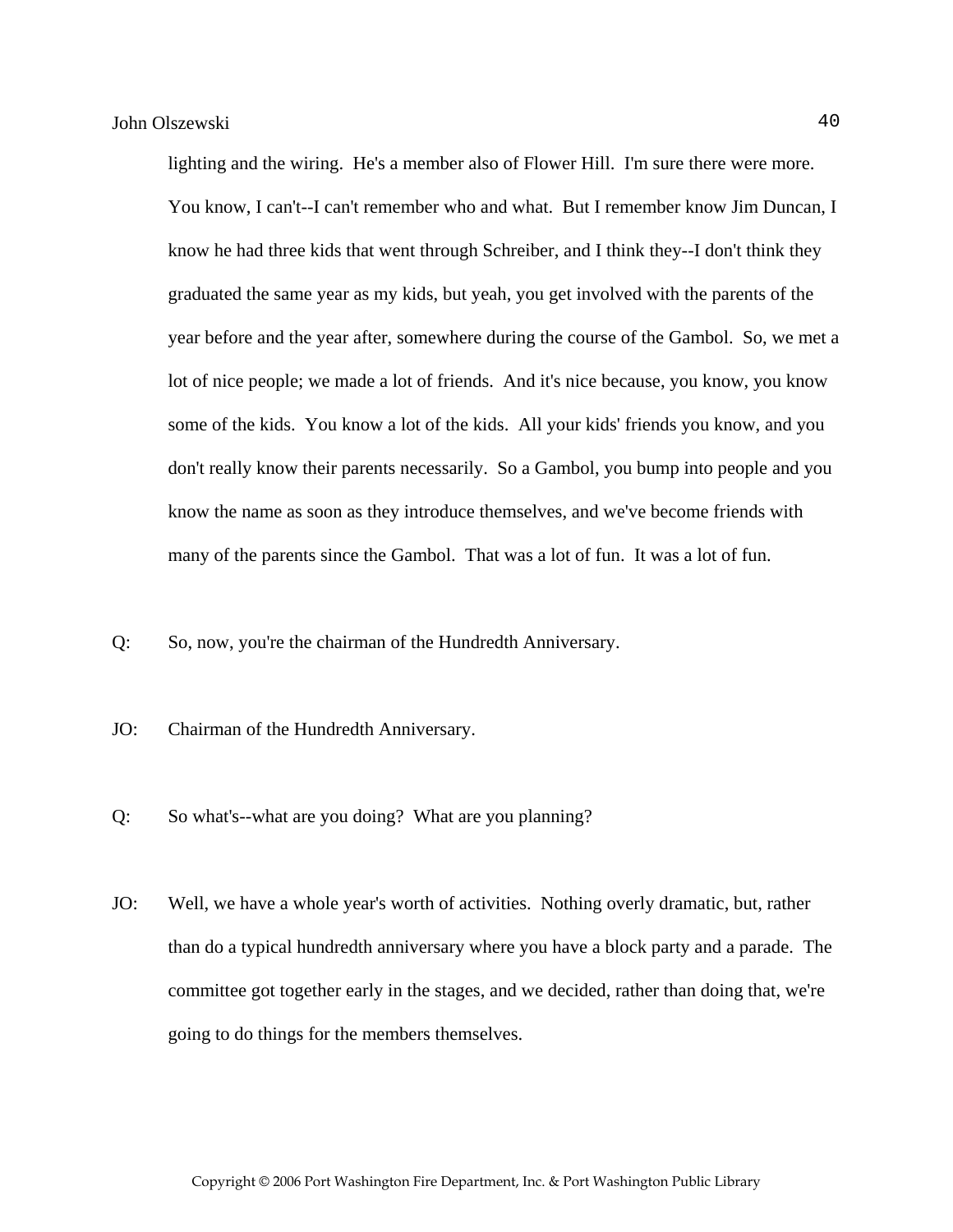JO: Nice affairs. Nothing really, really dramatic. But, you know, a picnic, a cocktail--an extra cocktail party, a little more elaborate of a dinner. Jack--you know, Fire Department guys love wearing jackets with their insignia. So, I mean, we got real nice jackets and sweatshirts and tee-shirts, and so on and so forth. So, without spending a ton of money, and without asking them to--as I said, with forty-some-odd members, you're limited as to what you can really do without calling in help, you know, or paying for help. And, to put together a parade and/or a block party really takes a lot more than what forty members can provide. When I say forty-six, forty-eight members, keep in mind that some of those members are old enough where they're not going to participate anyhow, and you're not going to ask them to come down and set up for a block party or a parade. So, we decided, rather than making all of our members work real hard, we're going to try to make it easy for them and just give them things to really enjoy the year. We started with a cocktail party we sponsored for the whole Department back in December, on the 11th. We had everybody down at the Polish Hall, and we had a blast. We had a real good time. We have a real nice dinner planned for--at the North Hempstead Country Club for May.

Q: Is that for just your company, or is that for all the companies?

JO: The dinner in May will be just for our company. And it's just for--dignitaries are invited, and they--you know, they give us proclamations and citations and all kinds of nice stuff.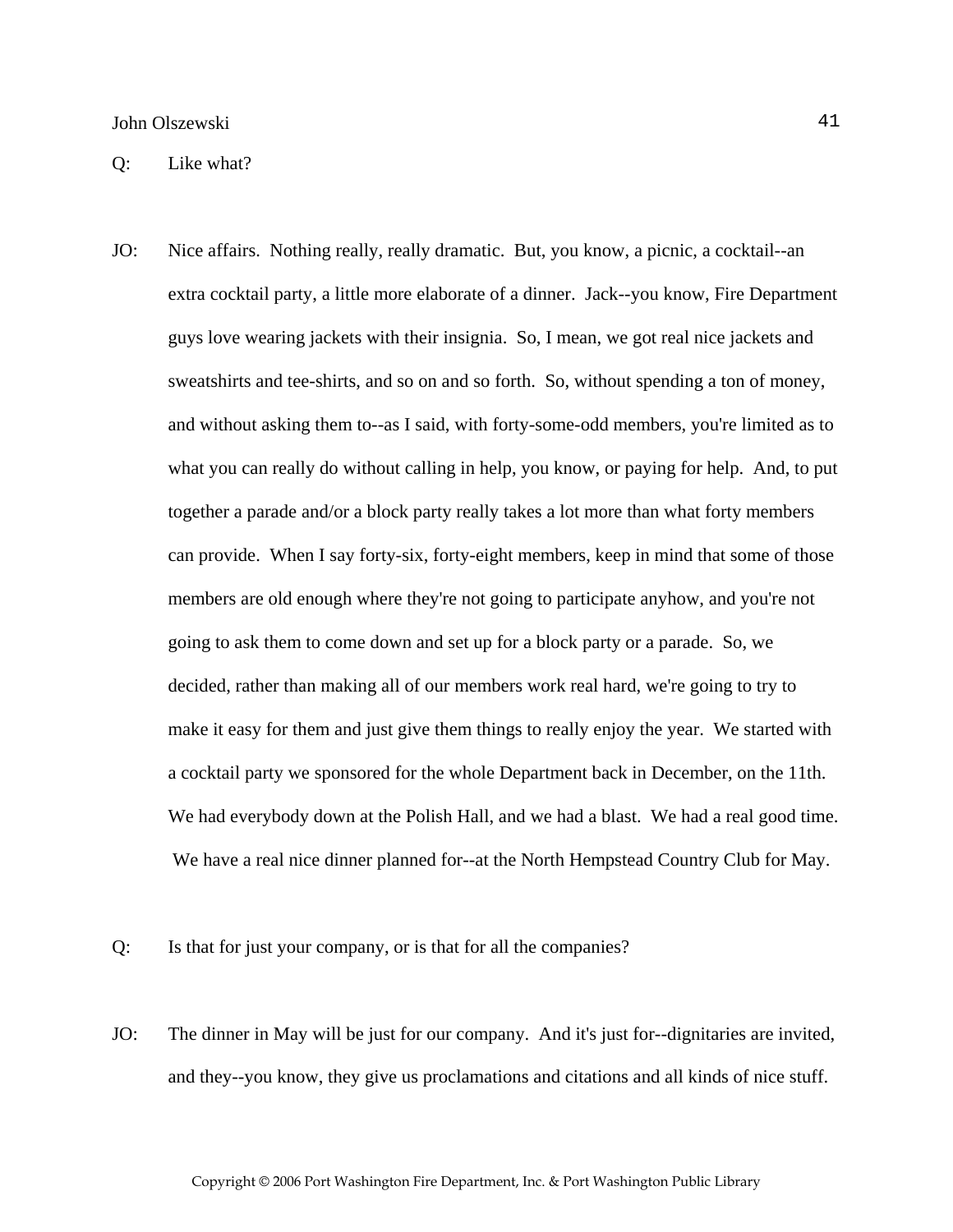So, North Hempstead Country Club does a real nice job. So it'll be a nice affair, I think. We are planning an awards ceremony perhaps--well, we are planning it for sure at the Villa Roma, Upstate New York, where the whole company will participate, or hopefully everybody will participate. And it'll be strictly for awards for our company. So, things like that during the course of the year. And we haven't ...

- Q: Who's on the committee with you>
- JO: It's myself, it's Tom Murray, Don Kurz.
- Q: Same old successful ...
- JO: Same old guys! You know, it's the same (laughs)--the same names keep popping up.
- Q: (Laughs).
- JO: Fred Falconer. Charlie Lang. Did I mention Charlie?
- Q: No.
- JO: He's another one of my favorite members. Charlie's got a story for every day of the week. Charlie's a terrific guy. Tom, Kurz ...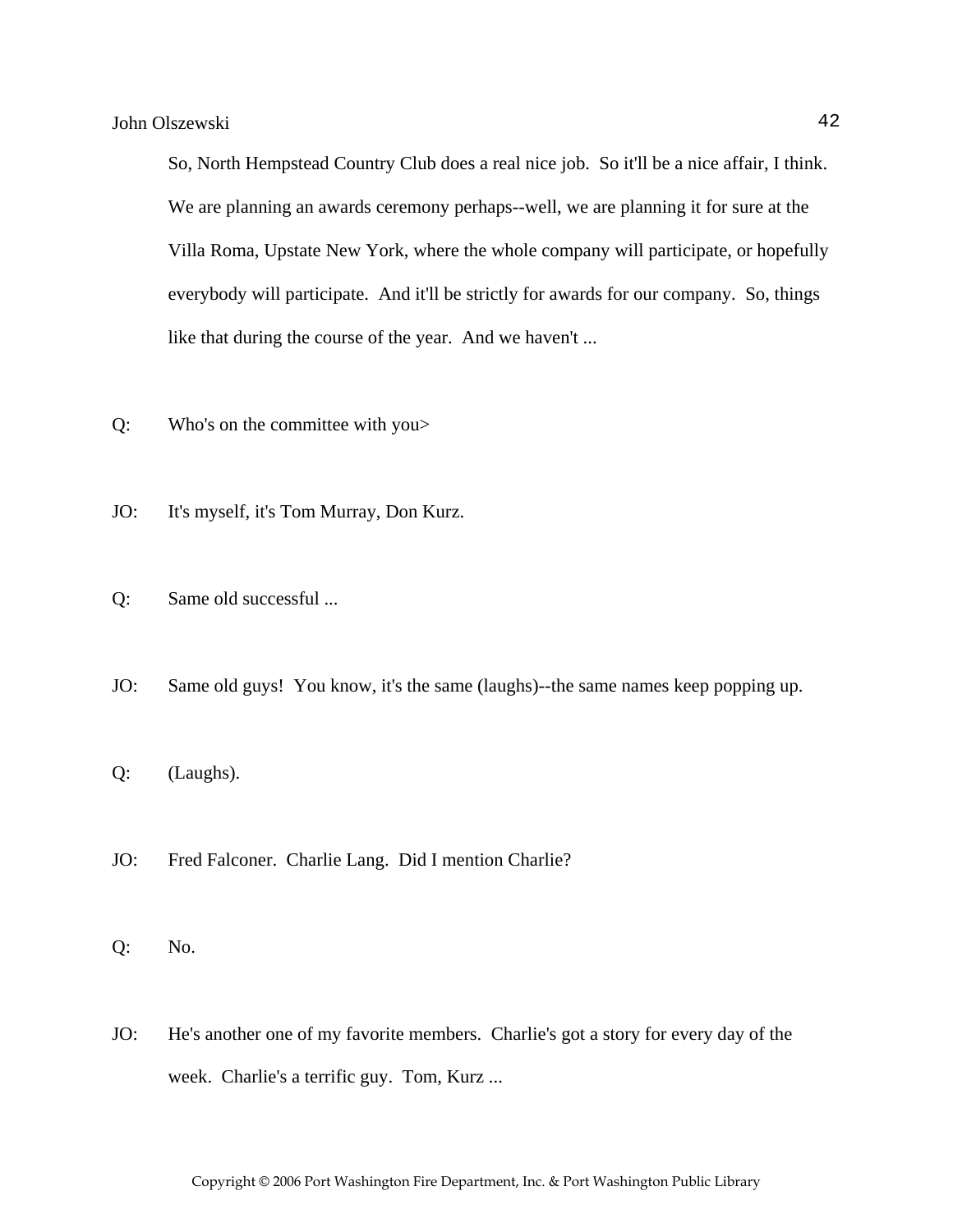- Q: Does he have any stories about the Fire Department?
- JO: Does he?
- Q: Yes.
- JO: Oh, he's got stories about everything. Including--he's been around a long time. Charlie's- -he's got--he's probably got forty years in--forty-some-odd years. His father before him; his son after him. So, at least three generations. Maybe his grandfather. I'm not even sure. But that's--he definitely comes from a long line of firefighters, Charlie does, yeah.
- Q: Do a lot of the members of Flower Hill, are they legacies, that their fathers were in?
- JO: We were talking about it not too long ago. We're doing a journal for the Hundredth Anniversary, and that's something we want to incorporate into the journal. Matter of fact, Frank Pavlak is doing an amazing job in collecting history for us, even though he doesn't belong to Flower Hill. We asked him ...
- Q: Right. He's collecting stories.
- JO: Oh, yeah. He's unbelievable.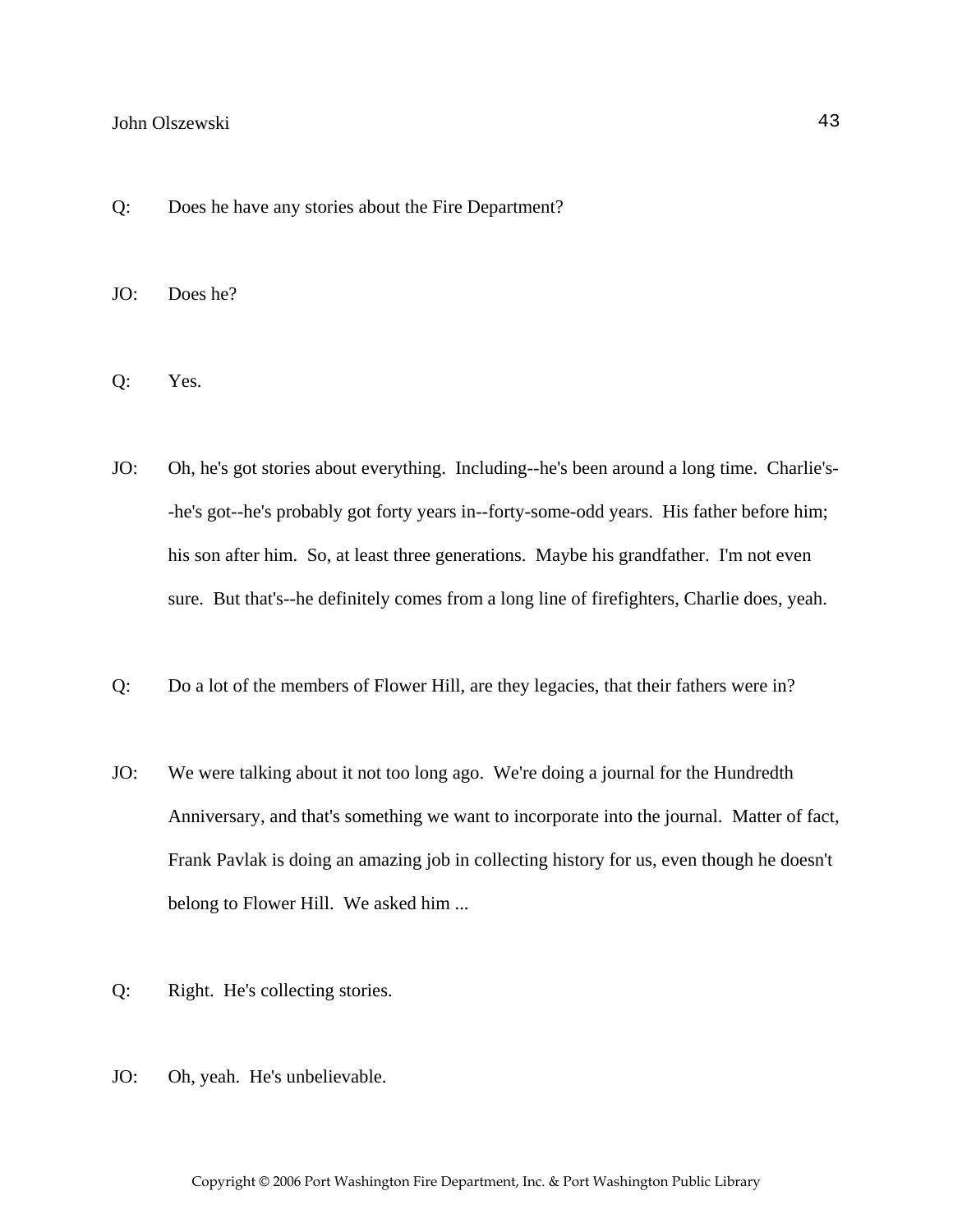#### Q: Right.

- JO: So, he's been helping--he's been bringing us information. And one of the things we'd like to do is to highlight those members that have had sons or fathers. There aren't many. Honestly, there aren't many. The only two I--well, Charlie's--Charlie's son, Kevin, he moved out of town, so he's now a member of Roslyn--I'm not sure if it's rescue or which Roslyn company he's a member of. Fred Falconer's son is a member. Those may be the only two. Those are the only two I can really think of.
- Q: And who's father's belonged?
- JO: Belong or belonged?
- Q: Belonged. You know, way back ...
- JO: Way back. Well, I know Donny Kurz's father was a member. Fred Falconer's father was a member. Charlie Lang's father was a member. Jimmy Murray, his father was a member--oh, Jimmy Duncan, I'm sorry. Jimmy Duncan. I'm thinking of--I was thinking of Tom Murray at the same time. I don't think his father was a member of Flower Hill, although the Murray name keeps dotting here and there throughout the history, so I'm sure relatives, you know, uncles and so on and so forth. There's probably a lot more than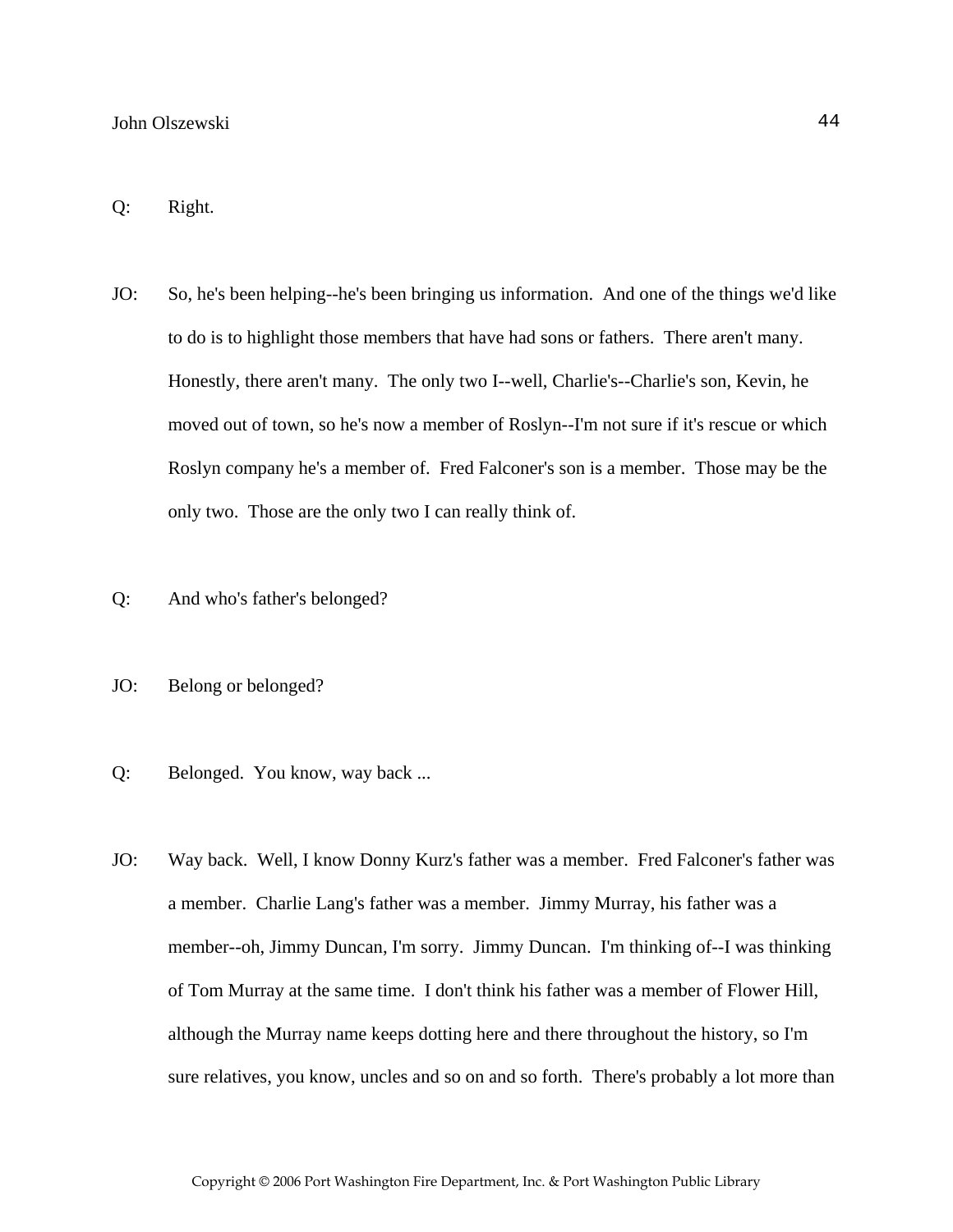I know. Those come to mind right away, because I know those members now, and I know their fathers have been in there. I can't think of any others off the top of my head.

- Q: So, is there anything else you want to talk about that we haven't--we haven't covered about the Fire Department, about your particular Fire Department?
- JO: My particular company? All I can say, it's a great bunch of guys that are always willing to help.
- Q: Did you want to be Chief? Is that something you aspire to?
- JO: No, no. That's something that I really--as I mentioned before, even being Captain is really a full-time job, and I think being Chief--we've had some terrific Chiefs and we've had some not-so-terrific Chiefs. And the ones that are terrific seem to have a little more time on their hands that they can devote to the fire service. I have never had the luxury of spare time. My business just keeps me very busy. It really does. So, no, I never had any aspirations of being Chief. I enjoyed being an officer. I enjoyed being a line officer, right up to Captain. I just started my presidential spot here, so hopefully I'll enjoy that (laughs). But, no, being Chief, you really--in my mind, you have to be, not only dedicated, but you really have to have some free time to devote, because it does take a ton of time. It is a full-time job, without a doubt. Takes a lot of time. And I give all the credit in the world to the guys that they have had the position or will have the position. I